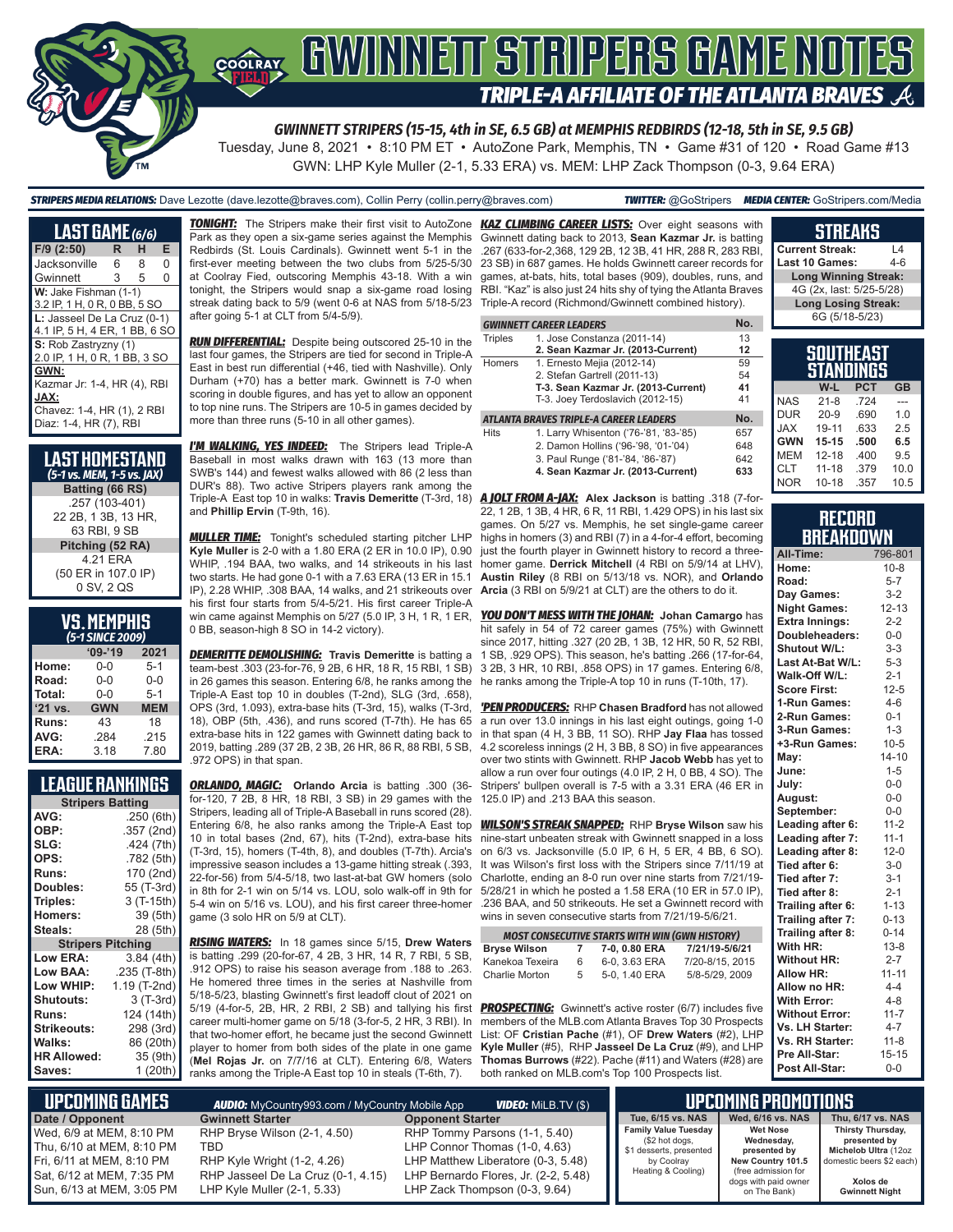

| <b>MANAGER MATT TUIASOSOPO</b>                                                                                                                                          | <b>VS. 2021 OPPONENTS</b>                                                                                                                                   |
|-------------------------------------------------------------------------------------------------------------------------------------------------------------------------|-------------------------------------------------------------------------------------------------------------------------------------------------------------|
| Matt Tuiasosopo is in his first season as Gwinnett manager and his third season                                                                                         | Home<br>Road<br>Total<br>Home<br>Road<br>Total                                                                                                              |
| as a coach in the Atlanta Braves organization in 2021. He was named the seventh<br>manager in team history on 3/30/21. Tuiasosopo is both the youngest manager in       | <b>CHA</b><br>COL<br>$5 - 1$<br>$5 - 1$<br>---<br>---<br>---<br>$---$<br><b>DUR</b><br>LOU<br>$4 - 2$<br>4-2<br>---<br>---<br>---<br>$\qquad \qquad \cdots$ |
| team history (turned 35 on 5/10) and the first former Gwinnett player to manage the                                                                                     | $4 - 2$<br><b>JAX</b><br>$1 - 5$<br><b>MW DIV</b><br>$0-0$<br>$4 - 2$<br>$1 - 5$<br>---                                                                     |
| club (hit .221 with 19 HR, 73 RBI in 178 games from 2016-17).                                                                                                           | <b>MEM</b><br>$5 - 1$<br>$5 - 1$<br>$\qquad \qquad \cdots$<br><b>NAS</b><br>$0 - 6$<br>$0-6$<br>---                                                         |
| Tuiasosopo made his managerial debut in 2019 with Class-A Rome, leading the club                                                                                        | <b>NOR</b><br>---<br>---<br>---                                                                                                                             |
| to a 65-74 record and earning Atlanta's Bobby Cox Award for minor league manager<br>of the year. He was set to return to Rome in 2020, but was reassigned to the Braves | <b>SE DIV</b><br>$5 - 7$<br>$11 - 13$<br>$6-6$                                                                                                              |
| Alternate Site at Coolray Field once the MiLB season was canceled.                                                                                                      | <b>LAST AT-BAT WINS (5)</b>                                                                                                                                 |
| Tuiasosopo's Managerial Career<br>W-L<br><b>PCT</b><br><b>Playoffs</b><br>Games                                                                                         | The Stripers are 5-3 (.625) in games decided in the last at-bat in 2021.                                                                                    |
| With Gwinnett (1 Season):<br>30<br>$15 - 15$<br>.500<br>0                                                                                                               | Date/Opponent<br><b>Score</b><br><b>Game-Winning Play</b>                                                                                                   |
| MiLB Career (2 Seasons):<br>169<br>80-89<br>.473<br>0                                                                                                                   | 5/4 at Charlotte<br>10-9 (12th)<br>Almonte scores on E4 (Reynolds)                                                                                          |
| All staff bios available in the 2021 Stripers Media Guide                                                                                                               | 5/9 at Charlotte<br>12-9 (10th)<br>Camargo RBI single<br>5/14 vs. Louisville<br>$2-1$ (8th)<br>Arcia 2-out solo HR                                          |
| EJECTIONS (2)                                                                                                                                                           | 5/16 vs. Louisville<br>5-4 $(9th)*$<br>Arcia walk-off solo HR                                                                                               |
| Player/Coach<br>Date/Inning<br><b>Umpire</b>                                                                                                                            | 5/25 vs. Memphis<br>$2-1$ (9th) <sup>*</sup><br>Kazmar walk-off single                                                                                      |
| <b>Ryan Goins</b><br>5/25 vs. MEM, 7th Inning<br><b>HP Clint Vondrak</b><br><b>MGR Matt Tuiasosopo</b><br>6/3 vs. JAX, 8th Inning<br><b>HP Alex Tosi</b>                |                                                                                                                                                             |
|                                                                                                                                                                         | *Denotes "walk-off" win                                                                                                                                     |
|                                                                                                                                                                         |                                                                                                                                                             |
| <b>TEAM DEFENSE (3RD IN TRIPLE-A EAST)</b>                                                                                                                              | <b>GWINNETT PLAYERS USED</b> (48 IN 2021)                                                                                                                   |
| <b>PCT</b><br>G<br><b>TC</b><br>PO<br><b>DP</b><br><b>TP</b><br>A<br>Е<br>30<br>1099<br>282<br>16<br>31<br>.985<br>801<br>1                                             | Pitchers (26):<br>Victor Arano, Jesse Biddle, Chasen Bradford,<br>Thomas Burrows, Jesse Chavez, Tucker Davidson,                                            |
| <b>SB</b><br>$\mathsf{cs}$<br><b>ATT</b><br><b>PCT</b><br><b>PB</b><br>W-L<br><b>Catchers</b>                                                                           | Jasseel De La Cruz, Carl Edwards Jr., Jay Flaa,                                                                                                             |
| $\mathbf{1}$<br>0<br>Casteel, Ryan<br>.000<br>1<br>$1 - 1$<br>1                                                                                                         | Shane Greene, Daysbel Hernandez, Mitch Horacek,<br>Connor Johnstone, Nate Jones, Trevor Kelley, Dylan Lee,                                                  |
| 3<br>.250<br>$\mathbf 0$<br>Jackson, Alex<br>$\mathbf{1}$<br>4<br>$5 - 4$<br>Lucroy, Jonathan<br>8<br>3<br>.273<br>11<br>$\mathbf{1}$<br>$1 - 8$                        | Yoan Lopez, Chris Martin, Kyle Muller, Sean Newcomb,                                                                                                        |
| Martinez, Carlos<br>3<br>0<br>.000<br>3<br>1<br>$2 - 1$                                                                                                                 | Tanner Roark, Jose Rodriguez, Edgar Santana, Jacob Webb,<br>Bryse Wilson, Kyle Wright                                                                       |
| 2<br>2<br>4<br>0<br>Morales, Jonathan<br>.500<br>$6 - 1$<br>$\overline{\mathbf{3}}$<br>6<br>23<br>17<br>.261<br>$15 - 15$<br>Total:                                     | Position (22):<br>Abraham Almonte, Orlando Arcia, Jaycob Brugman,<br>Johan Camargo, Ryan Casteel, Travis Demeritte,                                         |
|                                                                                                                                                                         | Phillip Ervin, Ryan Goins, Terrance Gore, Guillermo Heredia,                                                                                                |
| Waters (2), Almonte (1), Inciarte (1)<br>Outfield Assists (4):<br>Pitcher Pickoffs (1):<br>Muller (1)                                                                   | Ender Inciarte, Alex Jackson, Sean Kazmar Jr., Jason Kipnis,<br>Jonathan Lucroy, Carlos Martinez, Jonathan Morales,                                         |
| <b>Catcher Pickoffs (2):</b><br>Casteel (1), Jackson (1)                                                                                                                | Cristian Pache, Yolmer Sanchez, Travis Snider,                                                                                                              |
|                                                                                                                                                                         | <b>Riley Unroe, Drew Waters</b>                                                                                                                             |
|                                                                                                                                                                         | Italics = Player no longer in Braves organization                                                                                                           |
| <b>STARTS</b>                                                                                                                                                           | <b>BASS-LANTA</b>                                                                                                                                           |
| <b>By Batting Order</b>                                                                                                                                                 | Including MLB rehab assignments, 18 players have played for both Gwinnett and                                                                               |
| Waters (21), Inciarte (6), Almonte (1), Ervin (1), Pache (1)                                                                                                            | Atlanta in 2021:                                                                                                                                            |
| 2:<br>Arcia (10), Goins (5), Kipnis (5), Waters (3), Pache (2), Almonte (1), Camargo (1),<br>Ervin (1), Heredia (1) Sanchez (1)                                         | OF Abraham Almonte<br>RHP Edgar Santana<br>LHP Jesse Biddle<br>RHP Jacob Webb                                                                               |
| Arcia (18), Camargo (8), Lucroy (3), Jackson (1)<br>3:<br>Demeritte (12), Camargo (8), Almonte (3), Jackson (3), Kipnis (2), Kazmar Jr. (1),<br>4:                      | <b>RHP Bryse Wilson</b><br>INF Johan Camargo                                                                                                                |
| Lucroy (1)                                                                                                                                                              | <b>LHP Tucker Davidson</b><br><b>RHP Kyle Wright</b><br>RHP Carl Edwards Jr.                                                                                |
| Almonte (8), Jackson (5), Lucroy (5), Demeritte (4), Kazmar Jr. (4), Snider (2),<br>5:<br>Kipnis (1), Sanchez (1)                                                       | RHP Jay Flaa                                                                                                                                                |
| Goins (6), Ervin (5), Almonte (4), Kazmar Jr. (3), Sanchez (3), Snider (3),<br>6:<br>Casteel (2), Demeritte (2), Lucroy (2)                                             | OF Guillermo Heredia (Rehab)<br>OF Ender Inciarte (Rehab)                                                                                                   |
| Ervin (7), Goins (7), Kazmar Jr. (6), Snider (4), Morales (2), Sanchez (2),<br>7:                                                                                       | C Alex Jackson (Rehab)                                                                                                                                      |
| Almonte (1), Demeritte (1)<br>Sanchez (11), Morales (6), Casteel (2), Ervin (2), Goins (2), Snider (2),<br>8:                                                           | <b>RHP Nate Jones</b><br>INF Sean Kazmar Jr.                                                                                                                |
| Brugman (1), Gore (1), Kazmar Jr. (1), Martinez (1), Unroe (1)<br>Casteel (2), Martinez (2), Morales (1), Unroe (1)                                                     | RHP Chris Martin (Rehab)<br><b>LHP Sean Newcomb</b>                                                                                                         |
| 9:<br>Pitcher Spot (24)                                                                                                                                                 | OF Cristian Pache (Rehab)                                                                                                                                   |
| <b>By Position</b><br>Jackson (9), Lucroy (9), Morales (7), Martinez (3), Casteel (2)<br>C:                                                                             |                                                                                                                                                             |
| 1B: Camargo (11), Snider (5), Casteel (4), Kazmar Jr. (4), Lucroy (2), Unroe (2),                                                                                       | <b>BRAVES ON REHAB</b>                                                                                                                                      |
| Goins (1), Morales (1)<br>2B: Goins (14), Kipnis (8), Sanchez (7), Kazmar Jr. (1)                                                                                       | Five Atlanta players have been assigned to rehab with Gwinnett in 2021.                                                                                     |
| 3B: Kazmar Jr. (10), Sanchez (10), Camargo (6), Goins (3), Morales (1)<br><b>SS:</b> Arcia (27), Goins (2), Sanchez (1)                                                 | <b>Player</b><br><b>Injury</b><br><b>Rehab Dates</b>                                                                                                        |
| LF: Ervin (10), Almonte (9), Waters (4), Snider (3), Demeritte (2), Gore (1), Heredia (1)                                                                               | <b>RHP Chris Martin</b><br>Right Shoulder Inflammation (4/7)<br>$5/5 - 5/11$<br>OF Ender Inciarte<br>Strained Left Hamstring (4/17)<br>$5/6 - 5/12$         |
| $CF:$ Waters (19), Inciarte (5), Ervin (3), Pache (3)<br>RF: Demeritte (16), Almonte (8), Ervin (3), Snider (2), Waters (1)                                             | 5/14<br>OF Guillermo Heredia<br>Right Hamstring Inflammation (5/1)                                                                                          |
| DH: Almonte (1), Arcia (1), Brugman (1), Demeritte (1), Inciarte (1), Snider (1)                                                                                        | C Alex Jackson<br>Strained Left Hamstring (5/2)<br>5/21-Current<br>OF Cristian Pache<br>Right Hamstring Inflammation (5/14)<br>$5/29 - 6/1$                 |
|                                                                                                                                                                         |                                                                                                                                                             |
|                                                                                                                                                                         |                                                                                                                                                             |
|                                                                                                                                                                         |                                                                                                                                                             |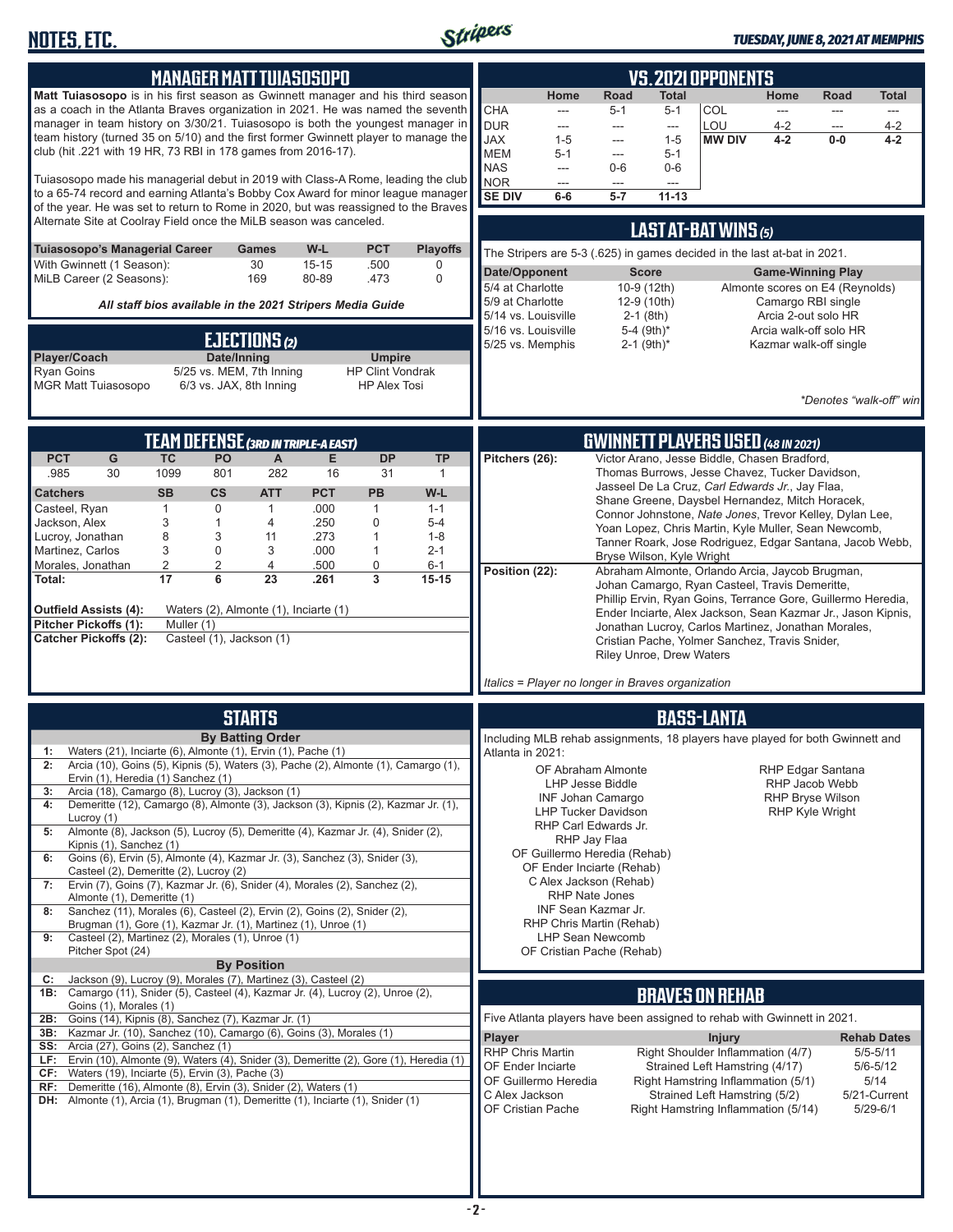# **STARTING PITCHER**



**ON BRAVES 40-MAN ROSTER**

#### *TUESDAY, JUNE 8, 2021 AT MEMPHIS*

# **50****KYLE MULLER**

|         |     | <u>CC III EE HOEEEN</u>                                                   | <b>BIO ON PAGE 78 OF MEDIA GUIDE</b> |
|---------|-----|---------------------------------------------------------------------------|--------------------------------------|
| $B/T$ : | R/L | <b>BORN:</b> 10/7/97 in Dallas, TX (age 23)                               |                                      |
| HT:     | հ-7 | <b>ACQUIRED:</b> Braves' 2nd Round Pick (44th Overall) in 2016 June draft |                                      |
| WT:     | 250 | out of Jesuit College Prep (Dallas, TX).                                  |                                      |

*TONIGHT'S START:* Muller makes his seventh start of the season in the opener of a six-game series at Memphis ... It is his 75th career MiLB appearance (74th start) ... In his last two starts, he is 2-0 with a 1.80 ERA (2 ER in 10.0 IP), 0.90 WHIP, .194 BAA, two walks, and 14 strikeouts ... Career in games following a loss, he is 16-3 with a 2.59 ERA (54 ER in 187.1 IP) and .216 BAA in 39 outings (38 starts).

*PROSPECTING:* Muller is currently ranked as the Atlanta Braves' No. 5 prospect by MLB.com ... Entering the year, he was ranked the Braves' No. 7 prospect by *Baseball America* ... *BA* also rated him as owner of both the "Best Fastball" and "Best Curveball" in the Braves system.

*2021 SEASON:* Was on Gwinnett's Opening Night roster ... On 5/4 at Charlotte (ND, 3.0 IP, 5 H, 7 R, 6 ER, 5 BB, 4 SO), became the third pitcher in Gwinnett history to make his Triple-A debut as the Opening Night starter, joining **Tommy Hanson** (4/9/09 at Charlotte) and **Mike Soroka** (4/6/18 at Norfolk) ... First-ever start at Coolray Field resulted in a no decision (4.0 IP, 4 H, 1 ER, 1 HR, 3 BB, 6 SO) on 5/15 vs. Louisville ... Earned his first Triple-A win on 5/27 vs. Memphis (5.0 IP, 3 H, 1 ER, 1 HR, 0 BB, 8 SO, also went 2-for-3 with an RBI in 14-2 win).

*2021 SPRING TRAINING:* He went 0-0 with a 0.00 ERA (0 ER in 2.0 IP, 2 H, 0 BB, 3 SO) in two relief outings ... Atlanta optioned him to Gwinnett on 3/12.

*2020 SEASON:* Muller was a member of the Braves' 60-man player pool, but spent the entire season at the Alternate Site in Gwinnett and did not make his MLB debut.

*CAREER ACCOLADES:* **2018:** Arizona Fall League Rising Stars Game (1-0, 2.53 ERA in 7G with Peoria) ... **2019:** Southern League Pitcher of the Week (5/26/19) ... Southern League Midseason All-Star (4-4, 3.18 ERA, .188 BAA in 14 first-half starts with Double-A Mississippi).

| <b>MULLER'S OVERALL STATS</b> |           |            |       |           |           |           |            |             |
|-------------------------------|-----------|------------|-------|-----------|-----------|-----------|------------|-------------|
| Yeaı<br>Team                  | W-L       | <b>ERA</b> | G/GS  | <b>HR</b> | <b>BB</b> | <b>SO</b> | <b>BAA</b> | <b>WHIP</b> |
| Gwinnett (AAA)<br>2021        | $2 - 1$   | 5.33       | 6/6   | 6         |           | 35        | .267       | 1.74        |
| MiLB Career:                  | $21 - 11$ | 320        | 74/73 | 24        | 161       | 371       | .226       | 1.28        |
| MLB Career:                   | $0 - 0$   | $-$        | 0/0   |           |           |           | ---        |             |

|              | <b>MULLER'S 2021 SPLITS (WITH GWINNETT)</b> |          |                |  |  |  |  |  |  |  |  |
|--------------|---------------------------------------------|----------|----------------|--|--|--|--|--|--|--|--|
| Home:        | 2-0, 1.93 ERA (3G)                          | Vs. LHB: | .194 BAA. 1 HR |  |  |  |  |  |  |  |  |
| <b>Road:</b> | 0-1, 9.53 ERA (3G)                          | Vs. RHB: | .300 BAA, 5 HR |  |  |  |  |  |  |  |  |

|         | <b>MULLER VS. MEMPHIS</b> |            |   |           |     |  |    |    |           |  |  |  |  |
|---------|---------------------------|------------|---|-----------|-----|--|----|----|-----------|--|--|--|--|
|         | W-L                       | <b>ERA</b> | G | <b>GS</b> | IP  |  | ER | HR | <b>BB</b> |  |  |  |  |
| l 2021: | $1 - 0$                   | 1.80       |   |           | 5.0 |  |    |    |           |  |  |  |  |
| Career: | $1 - 0$                   | 1.80       |   |           | 5.0 |  |    |    |           |  |  |  |  |

| <b>MULLER'S HIGHS &amp; LOWS</b> |                             |                                    |  |  |  |  |  |  |  |  |  |
|----------------------------------|-----------------------------|------------------------------------|--|--|--|--|--|--|--|--|--|
|                                  | <b>Season</b>               | Career (MiLB and MLB)              |  |  |  |  |  |  |  |  |  |
| IP:                              | 5.0 (2x, last: 6/2 vs. JAX) | 7.1 (7/20/18, FLA @ CLR)           |  |  |  |  |  |  |  |  |  |
| Iso:                             | 8 (5/27 vs. MEM)            | 12 (7/9/18, FLA @ DBT)             |  |  |  |  |  |  |  |  |  |
| BB:                              | $5(5/4)$ $\omega$ CLT)      | 6 (4/19/19, MIS @ CHA)             |  |  |  |  |  |  |  |  |  |
| Iн:                              | $7(5/9)$ $(2)$ CLT)         | 9 (2x, last: 6/28/18, FLA vs. DUN) |  |  |  |  |  |  |  |  |  |
| ER:                              | $6(5/4)$ $(2)$ CLT)         | 6 (3x, last: 5/4/21, GWN @ CLT)    |  |  |  |  |  |  |  |  |  |
| Low-Hit CG:                      |                             | Never                              |  |  |  |  |  |  |  |  |  |
| Low-ER CG:                       |                             | Never                              |  |  |  |  |  |  |  |  |  |

| <b>MULLER AT THE PLATE</b> |         |           |   |   |               |    |           |            |           |           |  |
|----------------------------|---------|-----------|---|---|---------------|----|-----------|------------|-----------|-----------|--|
|                            | AVG.    | <b>AB</b> | R | н | 2B            | 3B | <b>HR</b> | <b>RBI</b> | <b>BB</b> | <b>SO</b> |  |
| 12021:                     | .375    |           |   | ર | O             |    |           |            |           |           |  |
| MiLB Career:               | .212    | 33        | 4 |   | $\mathcal{P}$ |    |           |            |           | 12        |  |
| <b>IMLB Career:</b>        | $- - -$ |           |   |   | $^{\circ}$    |    |           |            |           |           |  |

|             | MULLER'S 2021 STARTS (ALL LEVELS) |               |           |   |   |    |           |           |           |       |                 |              |                                                |
|-------------|-----------------------------------|---------------|-----------|---|---|----|-----------|-----------|-----------|-------|-----------------|--------------|------------------------------------------------|
| <b>Team</b> | Date/Opp.                         | <b>Result</b> | <b>IP</b> | н | R | ER | <b>HR</b> | <b>BB</b> | <b>SO</b> | NP-S  | Opp. Starter    | <b>Final</b> | <b>Notes</b>                                   |
| <b>GWN</b>  | 5/4 @ CLT                         | ND            | 3.0       |   |   |    |           |           |           | 82-38 | Jimmy Lambert   | W. 10-9      | Triple-A debut, exited trailing 4-3 in 4th.    |
| <b>GWN</b>  | 5/9 @ CLT                         | <b>ND</b>     | 4.0       |   |   |    |           |           |           | 84-52 | Jimmy Lambert   | W. 12-9      | Exited training 4-3 in 4th once again.         |
| GWN         | 5/15 vs. LOU                      | <b>ND</b>     | 4.0       |   |   |    |           |           |           | 83-46 | Bo Takahashi    | W. 11-1      | GWN scored 10 runs in last two innings.        |
| GWN         | $5/21$ @ NAS                      | $L.0-1$       | 4. I      |   |   |    |           |           |           | 92-55 | Thomas Jankins  | L. $3-2$     | Recorded first Triple-A hit, an RBI single.    |
| GWN         | 5/27 vs. MEM                      | W. 1-1        | 5.0       |   |   |    |           |           |           | 81-52 | Zack Thompson   | W. 14-2      | First career Triple-A win.                     |
| GWN         | $6/2$ vs. JAX                     | W. 2-1        | 5.0       |   |   |    |           |           |           | 84-53 | Shawn Morimando | W. 11-3      | Consec. wins, first time since 5/20-26, 20119. |
|             |                                   |               |           |   |   |    |           |           |           |       |                 |              |                                                |

| <b>STRIPERS STARTING PITCHERS</b> |          |            |           |           |                 |                       |                                                                      |  |  |  |  |
|-----------------------------------|----------|------------|-----------|-----------|-----------------|-----------------------|----------------------------------------------------------------------|--|--|--|--|
| <b>Pitcher</b>                    | W-L      | <b>ERA</b> | <b>GS</b> | <b>QS</b> | <b>Team W-L</b> | <b>Run Support</b>    | <b>Last Gwinnett Start</b>                                           |  |  |  |  |
| Davidson, Tucker                  | $2 - 1$  | 0.90       |           |           | $2 - 1$         | 5.33 RPG (16 Tot.)    | 5/23 at NAS (L): 6.0 IP, 1 H, 1 R, 1 ER, 1 BB, 9 SO, 1 HR (82p/51s)  |  |  |  |  |
| De La Cruz, Jasseel               | $0 - 1$  | 4.05       | 5         |           | $2 - 3$         | 2.80 RPG (14 Tot.)    | 6/6 vs. JAX (L): 4.1 IP, 5 H, 4 R, 4 ER, 1 BB, 6 SO, 1 HR (80p/55s)  |  |  |  |  |
| Johnstone, Connor                 | 1-4      | 7.20       | 5         |           | $1 - 4$         | 2.20 RPG (11 Tot.)    | 6/4 vs. JAX (L): 2.0 IP, 8 H, 4 R, 4 ER, 0 BB, 1 SO (39p/28s)        |  |  |  |  |
| Muller, Kyle                      | $2 - 1$  | 5.33       | 6         |           | $5-1$           | 5.33 RPG (32 Tot.)    | 6/2 vs. JAX (W): 5.0 IP, 4 H, 1 R, 1 ER, 2 BB, 6 SO (84p/53s)        |  |  |  |  |
| Rodriguez, Jose                   | $0-0$    | 0.00       |           |           | $0 - 1$         | $0.00$ RPG $(0$ Tot.) | 5/20 at NAS (ND): 3.0 IP, 2 H, 0 R, 3 BB, 6 SO (56p/36s)             |  |  |  |  |
| Wilson, Bryse                     | $2 - 1$  | 4.50       | 4         |           | $3 - 1$         | 3.50 RPG (14 Tot.)    | 6/3 vs. JAX (L): 5.0 IP, 6 H, 5 R, 5 ER, 4 BB, 6 SO (85p/45s)        |  |  |  |  |
| Wright, Kyle                      | 1-2      | 4.26       | 6         |           | $2 - 4$         | 1.83 RPG (11 Tot.)    | 6/5 vs. JAX (ND): 6.0 IP, 7 H, 5 R, 4 ER, 1 BB, 7 SO, 2 HR (94p/61s) |  |  |  |  |
| Total:                            | $8 - 10$ | 4.31       | 30        |           | $15 - 15$       | 3.27 RPG (98 Tot.)    |                                                                      |  |  |  |  |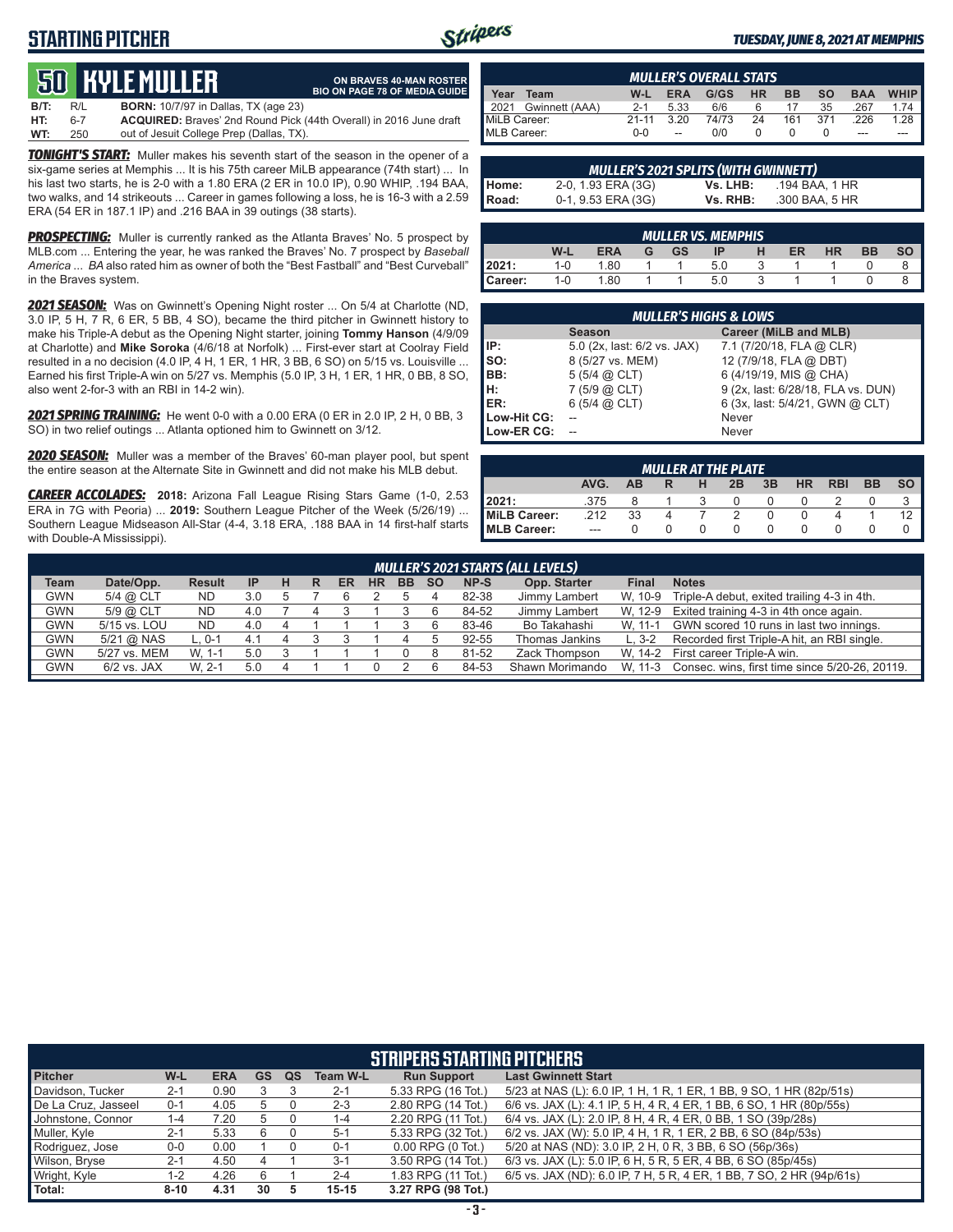# **BULLPEN**



#### *TUESDAY, JUNE 8, 2021 AT MEMPHIS*

| <b>RELIEF SUMMARY (CURRENT STRIPERS ONLY)</b> |         |            |   |           |                          |               |              |                                                                     |                         |  |
|-----------------------------------------------|---------|------------|---|-----------|--------------------------|---------------|--------------|---------------------------------------------------------------------|-------------------------|--|
| <b>Pitcher</b>                                | W-L     | <b>ERA</b> | G | <b>GF</b> | <b>HLD</b>               | <b>SV/OPP</b> | <b>IR/RS</b> | <b>Last Gwinnett Relief Outing</b>                                  | <b>Scoreless Streak</b> |  |
| Arano, Victor                                 | 0-1     | 3.86       | 8 | 3         |                          | 1/3           | 0/0          | 5/30 vs. MEM: H, 1.0 IP, 0 H, 0 R, 0 BB, 0 SO (14p/10s)             | 3G (3.0 IP)             |  |
| Biddle, Jesse (L)                             | $0 - 0$ | 2.45       |   |           |                          | 0/0           | 1/0          | 6/6 vs. JAX: 0.2 IP, 0 H, 0 R, 0 BB, 1 SO (5p/4s)                   | 2G (1.2 IP)             |  |
| Bradford, Chasen                              | $1 - 0$ | 0.68       |   |           | 2                        | 0/0           | 2/2          | 6/5 vs. JAX: 2.0 IP, 1 H, 0 R, 1 BB, 0 SO (15p/9s)                  | 8G (13.0 IP)            |  |
| Burrows, Thomas (L)                           | $1 - 0$ | 3.48       |   |           | ۰                        | 0/0           | 4/0          | 6/2 vs. JAX: 1.0 IP, 2 H, 2 R, 2 ER, 2 BB, 1 SO, 1 HR (26p/15s)     | 0G                      |  |
| Chavez, Jesse                                 | $1 - 0$ | 3.21       | 9 | b         |                          | 0/1           | 0/0          | 6/6 vs. JAX: 2.0 IP, 3 H, 2 R, 2 ER, 1 BB, 0 SO, 1 HR (25p/18s)     | 0G                      |  |
| De La Cruz, Jasseel                           | $0 - 0$ | 5.40       | 2 |           | ۰                        | 0/0           | 0/0          | 5/11 vs. LOU: 1.0 IP, 0 H, 0 R, 0 BB, 1 SO (9p/7s)                  | 1G (1.0 IP)             |  |
| Flaa, Jay                                     | $0 - 0$ | 0.00       | 5 |           | $\overline{\phantom{a}}$ | 0/0           | 0/0          | 6/5 vs. JAX: 1.0 IP, 0 H, 0 R, 0 BB, 2 SO (11p/10s)                 | 5G (4.2 IP)             |  |
| Johnstone, Connor                             | $0-0$   | 0.00       |   |           |                          | 0/0           | 5/3          | 5/18 at NAS: 1.1 IP, 0 H, 0 R, 0 BB, 1 SO (14p/11s)                 | 2G (4.1 IP)             |  |
| Kelley, Trevor                                | $0 - 1$ | 3.52       |   | 5         | $\overline{\phantom{a}}$ | 0/1           | 4/1          | 6/5 vs. JAX (L): 2.0 IP, 2 H, 3 R, 2 ER, 0 BB, 2 SO, 1 HR (26p/16s) | 0G                      |  |
| Lee, Dylan (L)                                | $1 - 0$ | 2.13       | 8 |           |                          | 0/0           | 0/0          | 6/4 vs. JAX: 2.0 IP, 1 H, 1 R, 1 ER, 0 BB, 1 SO, 1 HR (20p/15s)     | 0G                      |  |
| Lopez, Yoan                                   | $0 - 0$ | 3.00       | 3 |           |                          | 0/0           | 0/0          | 6/6 vs. JAX: 1.0 IP, 0 H, 0 R, 0 BB, 1 SO (8p/6s)                   | 2G (2.0 IP)             |  |
| Roark, Tanner                                 | $0 - 1$ | 5.59       |   |           |                          | 0/1           | 0/0          | 6/4 vs. JAX: 3.0 IP, 3 H, 0 R, 1 BB, 3 SO (49p/31s)                 | 1G (3.0 IP)             |  |
| Tice, Ty                                      | $0 - 0$ | $-1 -$     |   |           |                          | 0/0           | 0/0          | ---                                                                 |                         |  |
| Webb, Jacob                                   | $0 - 0$ | 0.00       |   |           | ٠                        | 0/0           | 0/0          | 6/6 vs. JAX: 1.0 IP, 0 H, 0 R, 0 BB, 0 SO (5p/3s)                   | 4G (4.0 IP)             |  |

|                  | <b>STRIPERS PITCHING BREAKDOWN</b> |            |       |          |      |                                |           |           |            |  |  |  |  |
|------------------|------------------------------------|------------|-------|----------|------|--------------------------------|-----------|-----------|------------|--|--|--|--|
|                  | W-L                                | <b>ERA</b> |       | R        | ER   | <b>HR</b>                      | <b>BB</b> | <b>SO</b> | <b>BAA</b> |  |  |  |  |
| <b>Starters:</b> | $8 - 10$                           | 4.31       | 142.0 | - 72     | 68   | 20                             | 48        | 154       | .253       |  |  |  |  |
| Relievers:       | 7-5 3.31                           |            | 125.0 | 52       | 46 — | 15                             | 38        |           | 144 .213   |  |  |  |  |
| Total:           | $15 - 15$                          | 3.84       | 267 O | 124      | 114  | 35                             | 86        | 298       | .235       |  |  |  |  |
|                  | <b>Saves/Opp:</b> 1/8 (12.5%)      |            |       | Holds: 7 |      | <b>IR/Scored: 19/6 (24.0%)</b> |           |           |            |  |  |  |  |

*PITCHING BY MONTH* **W-L ERA IP R ER HR BB SO BAA May:** 14-10 3.50 211.0 90 82 28 65 240 .222 **June:** 1-5 5.14 56.0 34 32 7 21 58 .282 **July: August: September:**

*SCORELESS GAME STREAKS (5-PLUS GAMES)* **Pitcher Length/Dates Stats** Bradford 8G, 5/7-Current 1-0, 0 SV, 13.0 IP, 4 H, 3 BB, 11 SO Flaa 5G, 5/13-Current 0-0, 0 SV, 4.2 IP, 2 H, 3 BB, 8 SO

### **VICTOR ARANO - RHP - #54**

- **• 2021 with GWN:** Locked down GWN's lone save on 5/14 vs. LOU (1.0 IP, 1 H).
- **• 2021 with ATL:** Recalled on 5/8, but did not pitch ... Optioned on 5/10.
- **• Spring Training:** 0-1, 34.71 ERA, .538 BAA, 1 SV in 3G with Atlanta.
- **• 2020:** Was a member of Philadelphia's 60-man player pool, but spent the entire year at the Alternate Site in Lehigh Valley ... DFA'd by the Phillies on 1/18.
- **• 2019:** Limited to just 6G with Triple-A Lehigh Valley (2-0, 0.00 ERA in 3G) and Philadelphia (1-0, 3.86 ERA in 3G) ... Was on injured list from 4/20-end of season (right elbow inflammation).
- **• Acquired:** Claimed off waivers from Philadelphia (1/22/21) ... Originally signed by the Los Angeles Dodgers as a non-drafted free agent (4/4/13).
- **• MLB Career:** 3-2, 2.65 ERA, .224 BAA, 3 SV in 73G with Philadelphia (2017-19).

## **JESSE BIDDLE - LHP - #48**

- **• 2021 with ATL:** Had his contract selected on 4/17, pitched in 8G with the Braves (0-0, 8.44 ERA, 10 ER in 10.2 IP) ... DFA'd on 5/17, outrighted to Gwinnett on 5/19.
- **• Spring Training:** 0-0, 3.00 ERA, .257 BAA, 2 SV in 9G with Cincinnati ... Released on 3/26 after re-signing as MiLB FA on 12/11/20.
- **• 2020:** Opened the year at Cincinnati's Alternate Training Site ... Contract selected on 8/25 (0-0, 0.00 ERA, 0 ER in 0.2 IP in 1G) ... Placed on 10-day injured list on 8/29 (left shoulder impingement) and missed the remainder of the year.
- **• Acquired:** MiLB FA (4/2/21) ... Originally Philadelphia's 1st-round pick (27th overall) in 2010 out of Germantown Friends High School (Philadelphia, PA).
- **• MLB Career:** 6-2, 5.07 ERA, .261 BAA, 1 SV in 99G with ATL (2018-19, 2021), SEA (2019), TEX (2019), CIN (2020).

# **CHASEN BRADFORD - RHP - #28**

- **• 2021 with GWN:** Is 1-0 with a 0.00 ERA (0 R in 13.0 IP, 4 H, 3 BB, 11 SO) in last 8G ... His active 13.0-inning scoreless streak is the longest on the team this year.
- **• Spring Training:** Did not pitch in Atlanta's MLB camp.
- **• 2020:** Re-signed by Seattle to an MiLB deal on 1/15, but was not included on the Mariners' 60-man player pool ... Did not play.
- **• 2019:** Split time between Seattle (0-0, 4.86 ERA, 1 SV in 12G) and Triple-A Tacoma (0-0, 6.75 ERA, 1 SV in 5G).
- **• Acquired:** MiLB FA (3/15/21) ... Originally the New York Mets' 35th round pick in 2011 out of the University of Central Florida.
- **• MLB Career:** 7-0, 3.89 ERA, .253 BAA, 1 SV in 86G with NYM, SEA (2017-19).

# **THOMAS BURROWS - LHP - #49**

- **• 2021 with GWN:** Earned his first win on 5/26 vs. MEM (1.0 IP, 0 H, 0 R, 2 SO).
- **• MLB.com Prospect Rankings:** #22 (Braves Top 30).
- **• Spring Training:** 0-1, 6.75 ERA, .222 BAA, 0 SV in 4G with Atlanta.
- **• 2020:** Was an NRI to Spring Training, but not included on 60-man player pool. **• 2019:** Went 2-4 with a 4.42 ERA, .221 BAA, and 7 saves (7-for-9) in 43G between Double-A Mississippi and Gwinnett ... Stranded 16 of 17 inherited runners with the Stripers (94.1%) ... Won Atlanta's Bill Lucas Award for community service.
- **• Acquired:** Via trade with Seattle (1/11/17) ... Originally the Mariners' 4th-round pick in 2016 out of the University of Alabama.

# **JESSE CHAVEZ - RHP - #40**

- **• 2021 with GWN:** Earned first win despite a blown save on 5/25 vs. MEM (2.0 IP, 2 H, 1 ER, 1 BB, 4 SO in 2-1 walk-off win).
- **• Spring Training:** 0-0, 14.54 ERA, .429 BAA, 0 SV in 5G with the Los Angeles Angels ... Released on 3/25.
- **• 2020:** Logged 18G with Texas, going 0-0 with a 6.88 ERA and .303 BAA.
- **• 2019:** In 48G (9 starts) with Texas, went 3-5 with a 4.85 ERA, .267 BAA, and 1 save. **• Acquired:** MiLB FA (4/17/21) ... Originally Texas's 42nd round pick in 2002 out of
- Riverside Community College (Riverside, CA). **• MLB Career:** 41-58, 4.52 ERA, .266 BAA, 8 SV in 481G with PIT, ATL, KC, TOR, OAK, LAD, LAA, TEX, CHC (2008-20) ... Made his lone MLB Postseason appearance with the Cubs in 2018 NL Wild Card Game (1.0 IP, 1 H, 0 R, 0 SO).

# **JAY FLAA - RHP - #45**

- **• 2021 with GWN:** In 2 stints, has 4.2 scorleess IP (2 H, 3 BB, 8 SO) over 5G.
- **• 2021 with ATL:** From 5/23-5/30, went 0-0 with a 27.00 ERA (4 ER in 1.1 IP) in 1G.
- **• 2021 with BAL:** Contract selected by Baltimore on 4/26 and made his MLB debut on 4/27 vs. the NY Yankees (1.1 IP, 2 BB, 1 SO, struck out Aaron Judge) ... Optioned on
- 4/28, appeared in 1G with Triple-A Norfolk (0-0, 16.20) ... DFA'd on 5/8.
- **• Spring Training:** 0-0, 3.38 ERA, .200 BAA, 0 SV in 3G with Baltimore.
- **• 2020:** Was not on Baltimore's 60-man player pool, did not play. **• 2019:** Went 2-5 with a 4.69 ERA, .256 BAA, and 5 SV in 40G (3 starts) between
- Double-A Bowie and Norfolk (2-3, 5.24 ERA, 4 SV in 29G during Triple-A debut). **• Acquired:** Claimed off waivers from Baltimore (5/11/21) ... Originally the Orioles'
- 6th-round pick in 2015 out of North Dakota State University (Fargo, ND). **• MLB Career:** 0-0, 13.50 ERA, .300 BAA in 2G with Baltimore, Atlanta (2021).

# **CONNOR JOHNSTONE - RHP - #51**

- **• Leaderboard:** Entering 6/8, ranks among Triple-A East top 10 in WHIP (5th, 1.03).
- **• 2021 with GWN:** Threw 8.0 scoreless innings over his first 2 outings with Gwinnett, including a 5.0-inning spot start (win, 1 H, 0 BB, 5 SO) on 5/8 at CLT ... In 5 spot starts, is 1-4 with a 7.20 ERA (15 ER in 20.0 IP).
- **• Spring Training:** 0-1, 4.76 ERA, .273 BAA, 1 SV in 6G with Atlanta.
- **• 2020:** Was an NRI to Braves Spring Training, but not on 60-man player pool.
- **• 2019:** With Double-A Mississippi and Gwinnett, went 7-4 with a 4.24 ERA, .296 BAA, and 1 SV in 35G (7 starts) ... His 7 wins ranked T-8th among Braves farmhands.
- **• Acquired:** Braves 21st-round pick in 2017 out of Wake Forest University.

# **TREVOR KELLEY - RHP - #43**

- **• 2021 with GWN:** Did not allow a run over 3.2 IP in his first 4G from 5/12-5/23.
- **• Spring Training:** Did not pitch in Chicago Cubs' MLB camp ... Released on 4/23. **• 2020:** Pitched in 4G with Philadelphia, going 0-0 with a 10.80 ERA ... Outrighted on 8/14 and spent the rest of the season at the Phillies Alternate Site.
- **• 2019:** In 52G with Triple-A Pawtucket, went 5-5 with a 1.79 ERA, .216 BAA, and 12 SV ... Was an International League Midseason and Postseason All-Star and a *Baseball America* Triple-A All-Star ... Led IL in appearances and was T-1st in saves ... Made MLB debut on 7/2 at Toronto and logged 10G with Boston (0-3, 8.64 ERA).
- **• Acquired:** MiLB FA (4/28/21) ... Originally Boston's 36th-round pick in 2015 out of the University of North Carolina at Chapel Hill.
- **• MLB Career:** 0-3, 9.26 ERA, .347 BAA, 0 SV in 14G with BOS (2019), PHI (2020).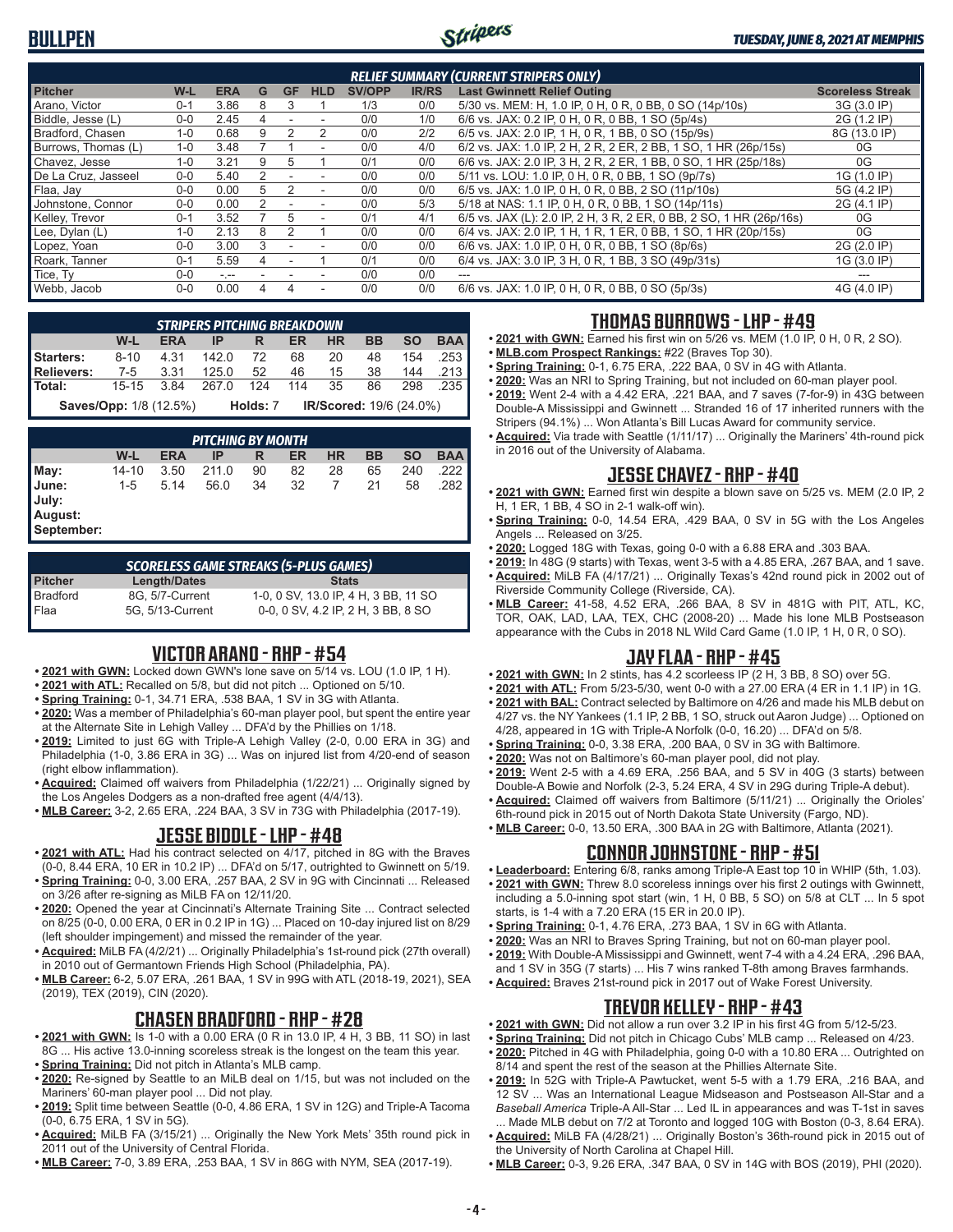#### **DYLAN LEE - LHP - #58**

- **• 2021 with GWN:** Earned the win in his Stripers' debut on 5/4 at CLT (2.0 IP, 1 H, 1 R, 0 ER, 0 BB, 3 SO in 10-9 win in 12 innings).
- **• Spring Training:** 0-0, 0.00 ERA, 0 SV in 2G with Miami ... Released on 3/29.
- **• 2020:** Was a non-roster invite to Marlins Spring Training, but was not on Miami's 60-man player pool ... Did not play.
- **• 2019:** Logged 45G between Double-A Jacksonville (0-3, 1.91 ERA, .176 BAA, 13 SV in 32G) and Triple-A New Orleans (1-3, 4.71 ERA, .329 BAA, 0 SV in 13G).
- **• Acquired:** MiLB FA (4/15/21) ... Originally Miami's 10th-round pick in 2016 out of Cal State Fresno (Fresno, CA).

#### **YOAN LOPEZ - RHP - #55**

- **• 2021 with ARI:** Began the season on Arizona's Opening Day roster ... In 2 stints, went 0-0 with a 6.57 ERA (9 ER in 12.1 IP) and 0 SV (0-for-3) in 13G ... DFA'd on 5/20, traded to Atlanta on 5/22 and optioned to Gwinnett.
- **• Spring Training:** 1-0, 4.91 ERA, .214 BAA, 0 SV in 8G with Arizona.
- **• 2020:** In 20G with Arizona, went 0-1 with a 5.95 ERA, .269 BAA, and 2 holds.
- **• 2019:** Set MLB career highs in G (70) and holds (21), going 2-7 with a 3.41 ERA, .232 BAA, and 1 SV (1-for-4) with the D-backs.
- **• Acquired:** Via trade with Arizona in exchange for CF Deivi Estrada (5/22/21) ... Originally signed by the D-backs as a NDFA out of Cuba (1/16/15).
- **• MLB Career:** 2-8, 4.25 ERA, .252 BAA, 1 SV in 113G with Arizona (2018-21)

#### **TANNER ROARK - RHP - #57**

- **• 2021 with GWN:** Struck out 3 over 1.0 IP in his Stripers debut on 5/23 at NAS ... Threw 3.0 scoreless IP (3 H, 1 BB, 3 SO) on 6/4 vs. JAX.
- **• 2021 with TOR:** Was on Toronto's Opening Day roster, went 0-1 with a 6.43 ERA in 3G (1 start) ... Released by the Blue Jays on 5/3.
- **• Spring Training:** 2-1, 8.44 ERA, .295 BAA in 4 starts with Toronto.
- **• 2020:** Made 11 starts with the Blue Jays, going 2-3 with a 6.80 ERA and .309 BAA.
- **• 2019:** Went 10-10 with a 4.35 ERA and .275 BAA in 31 starts with CIN and OAK. **• Acquired:** MiLB FA (5/10/21) ... Originally Texas's 25th-round pick in 2008 out of the University of Illinois at Urbana-Champaign.
- **• MLB Career:** 76-68, 3.85 ERA, .254 BAA, 1 SV in 227G (184 starts) with WSH, CIN, OAK, TOR (2013-21) ... Pitched in 2014 and 2016 Postseasons with Nationals (0-1, 3.86 ERA in 3G, 1 start).

#### **TY TICE - RHP - #53**

- **• 2021 with TOR:** Recalled from the Alternate Training Site 3 times (4/9, 4/24, 5/22), went 0-0 with a 5.14 ERA (4 ER in 7.0 IP) in 4G during his MLB debut ... Also pitched once for Triple-A Buffalo (0 ER in 1.0 IP) ... DFA'd on 5/30.
- **• Spring Training:** 1-0, 9.00 ERA, .273 BAA, 0 SV in 6G with Toronto.
- **• 2020:** Spent the entire year at the Blue Jays' Alternate Training Site ... Did not reach the Majors ... Had his contract selected by Toronto on 11/20.
- **• 2019:** Between Double-A New Hampshire and Triple-A Buffalo, went 3-4 with a 2.34 ERA, .196 BAA, and 8 saves (8-for-12) in 46 relief appearances.
- **• Acquired:** Via trade from Toronto in exchange for cash (6/4/21) ... Originally the Blue Jays' 16th-round pick in 2017 out of Central Arkansas.
- **• MLB Career:** 0-0, 5.14 ERA, .310 BAA in 4G with Toronto (2021).

#### **JACOB WEBB - RHP - #71**

- **• 2021 with GWN:** Has struck out 4 over 4.0 scoreless innings (2 H, 0 BB) in 4G. **• 2021 with ATL:** Recalled 3 times (4/7, 4/10, 6/5) ... In 16G with the Braves, is 1-2
- with a 5.63 ERA (10 ER in 16.0 IP) and a .338 BAA. **• Spring Training:** 1-0, 2.57 ERA, .222 BAA, 2 HLD in 7G with Atlanta ... Optioned
- to the Alternate Training Site in Gwinnett on 3/25.
- **• 2020:** Assigned to the Alternate Training Site on 7/19, but missed over a month with a right shoulder strain (placed on 60-day injured list on 7/20) ... Activated on 9/8 and went 0-0 with a 0.00 ERA (0 ER in 10.0 IP) and .200 BAA in 8G ... Made his MLB Postseason debut, going 0-0 with a 9.00 ERA (3 ER in 3.0 IP) in 3G.
- **• 2019:** Made his MLB debut with Atlanta, going 4-0 with a 1.39 ERA (5 ER in 32.1 IP), .205 BAA, 9 holds, and 2 saves (2-for-4) in 36G ... Also logged 10G with Gwinnett (0-1, 6.97 ERA, .225 BAA, 1 SV).
- **• Acquired:** Braves' 18th-round pick in 2014 out of Tabor College (Hillsboro, KS).
- **• MLB Career:** 5-2, 2.31 ERA, .247 BAA, 2 SV in 60G with Atlanta (2019-21).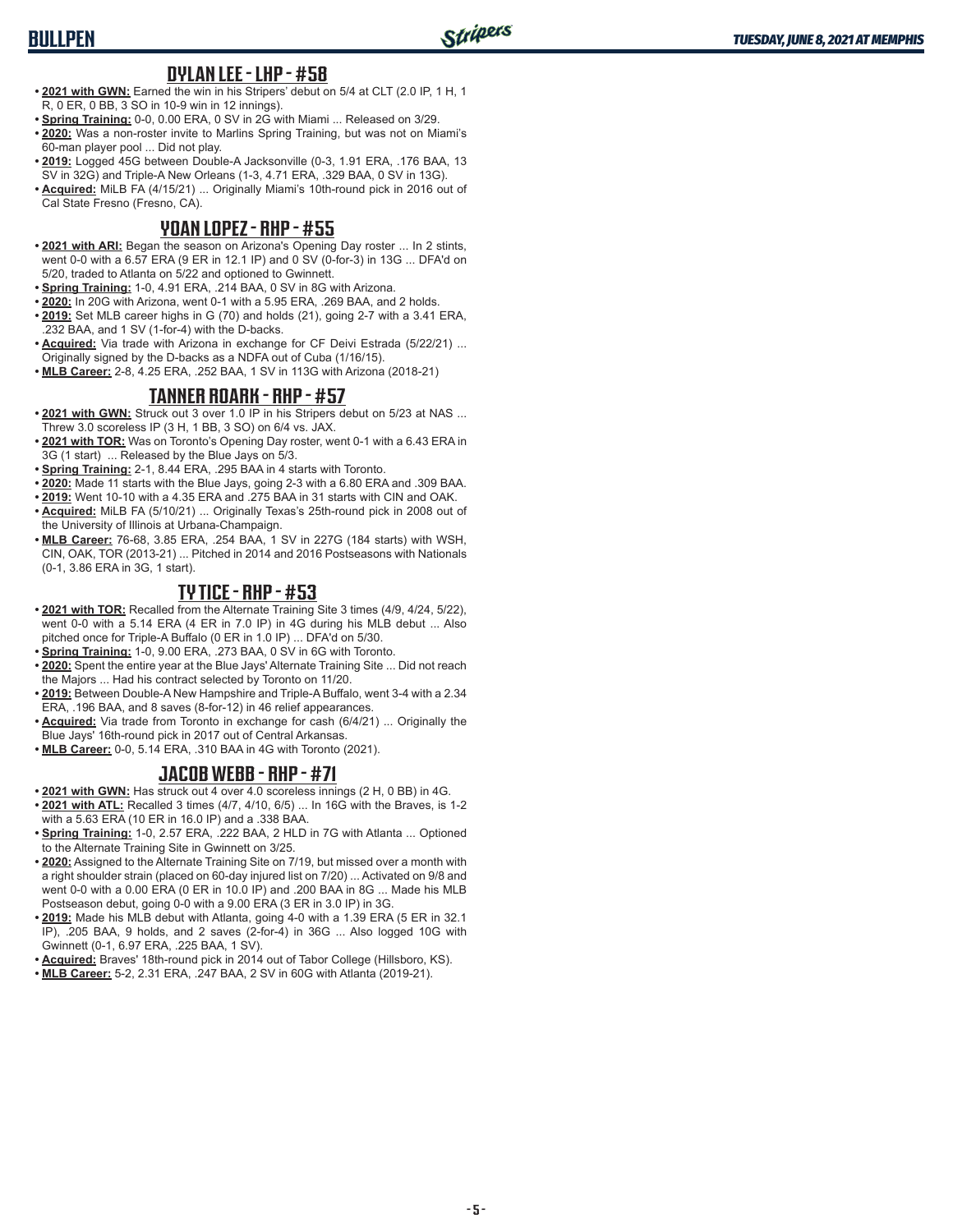#### Stripers **OFFENSE** *TUESDAY, JUNE 8, 2021 AT MEMPHIS TOTAL:* .250, 39 HR, .782 OPS *RISP:* .264, 8 HR, .775 OPS *RUNS/INNING: 1 2 3 4 5 6 7 8 9 X TOT* **Vs. LHP:** .247, 20 HR, .799 OPS **RISP/20:** .203, 1 HR, .573 OPS **Vs. RHP:** .251, 19 HR, .770 OPS **LOADED:** .316, 2 HR, .915 OPS **Stripers:** 29 21 11 14 17 13 19 23 15 8 170 *Vs. RHP:* .251, 19 HR, .770 OPS *LOADED:* **Opponents:** 15 14 15 20 6 15 14 11 6 8 124

| <b>HOME RUNS</b><br><b>MULTI-GAMES</b> |                |    |    |                          |                |                |                |                 |                                              |                |                |                          |
|----------------------------------------|----------------|----|----|--------------------------|----------------|----------------|----------------|-----------------|----------------------------------------------|----------------|----------------|--------------------------|
| Player                                 | 1 <sub>R</sub> | 2R | 3R | <b>GS</b>                | Tot.           |                | Off LH Off RH  | <b>Team W-L</b> | Last HR with Gwinnett (Regular Season)       | <b>Hit</b>     | <b>RBI</b>     | <b>HR</b>                |
| Almonte                                |                |    |    |                          | 3              |                | 2              | $3-0$           | 5/30/21 vs. MEM, 1R (RH Connor Jones)        | 9              | 6              |                          |
| Arcia                                  | 7              |    | ٠  | ٠                        | 8              | 4              | 4              | $5 - 1$         | 5/25/21 vs. MEM, 1R (RH Angel Rondon)        | 10             | 4              | -1                       |
| Brugman                                |                |    |    |                          |                |                |                | $0 - 0$         |                                              |                |                |                          |
| Camargo                                | $\overline{2}$ |    |    |                          | 3              | 3              |                | $1 - 1$         | 5/8/21 at CLT, 1R (LH Nik Turley), 2nd of GM | 4              | 2              | и                        |
| Casteel                                | ۰.             | 2  |    | $\overline{\phantom{a}}$ | $\overline{2}$ |                |                | $1 - 1$         | 6/3/21 vs. JAX, PH 2R (LH Rob Zastryzny)     | 4              | 4              |                          |
| Demeritte                              | 4              | 2  |    | ٠                        | 6              |                | $\overline{2}$ | $5 - 1$         | 5/30/21 vs. MEM, 1R (LH Bernardo Flroes Jr.) | ⇁              | 4              |                          |
| Ervin                                  |                |    |    |                          |                |                |                | $1 - 0$         | 6/2/21 vs. JAX, 3R (LH Shawn Morimando)      | 4              | 2              |                          |
| Goins                                  |                | ۰  | ۰  | $\sim$                   |                |                | $\sim$         | $1 - 0$         | 5/4/21 at CLT, 1R (LH Kyle Kubat)            | 6              | 3              | $\overline{\phantom{0}}$ |
| Gore                                   |                |    |    |                          |                |                |                | $0 - 0$         |                                              |                |                |                          |
| Heredia                                |                |    |    |                          |                |                |                | $0 - 0$         |                                              |                |                |                          |
| Inciarte                               |                |    |    |                          |                |                |                | $0 - 0$         |                                              |                |                |                          |
| Jackson                                | 2              |    | ٠  |                          |                | 3              |                | $2 - 0$         | 5/28/21 vs. MEM, 2R (RH Tommy Parsons)       | $\overline{2}$ | 3              | $\overline{ }$           |
| Kazmar Jr.                             | 2              |    |    |                          | 4              |                | 3              | $1 - 3$         | 6/6/21 vs. JAX, 1R (RH Parker Bugg)          | $\overline{2}$ | 3              |                          |
| Kipnis                                 |                |    |    |                          |                |                |                | $1 - 0$         | 5/28/21 vs. MEM, 3R (RH Tommy Parsons)       | 2              |                |                          |
| Lucroy                                 |                | ٠  | ٠  | ٠                        |                | ٠              |                | $0 - 1$         | 5/22/21 at NAS, 1R (RH Zack Godley)          | $\overline{2}$ | $\overline{2}$ | $\overline{\phantom{a}}$ |
| Martinez                               | ۰              |    | ۰  | ٠                        |                |                |                | $0 - 0$         |                                              | $\mathfrak{p}$ |                |                          |
| Morales                                |                |    |    | ٠                        |                |                |                | $1 - \Omega$    | 5/7/21 at CLT, 3R (RH Joe De Carlo)          |                |                |                          |
| Pache                                  |                |    |    |                          |                |                |                | $0 - 0$         | 8/29/19 vs. NOR, 1R (LH Keegan Akin)         |                |                |                          |
| Sanchez                                |                |    |    |                          |                |                |                | $0 - 0$         |                                              | $\overline{2}$ |                |                          |
| Snider                                 |                |    | ٠  |                          |                |                |                | $1 - 0$         | 5/7/21 at CLT, 1R (RH Felix Paulino)         |                | ٠              |                          |
| <b>Unroe</b>                           |                |    | ۰  | $\overline{\phantom{a}}$ | ٠              |                |                | $0 - 0$         | 7/19/19 vs. ROC, 1R (RH Drew Hutchison)      |                | ۰              |                          |
| <b>Waters</b>                          | 2              |    |    |                          | 3              | $\overline{2}$ |                | $0 - 2$         | 5/19/21 at NAS, 1R/Leadoff (LH Wade LeBlanc) | $\overline{7}$ | $\overline{2}$ | $\overline{ }$           |
| Total:                                 | 24             | 8  | 5  | $\overline{2}$           | 39             |                |                |                 |                                              |                |                |                          |

|                                                           |            |    |    |              | <b>HOME RUN VARIANTS</b> |                                  |                |            |            |            |           |                                        |                     | <b>PINCH HITTERS</b>                   |                |              |                                        |                |
|-----------------------------------------------------------|------------|----|----|--------------|--------------------------|----------------------------------|----------------|------------|------------|------------|-----------|----------------------------------------|---------------------|----------------------------------------|----------------|--------------|----------------------------------------|----------------|
| Back-to-Back Homers (1x):                                 |            |    |    |              |                          |                                  |                |            |            |            | Player    | AVG.                                   | <b>AB</b>           | н                                      | 2B             | 3B           | <b>HR</b>                              | <b>RBI</b>     |
| Almonte (GS) / Snider, 5/7 at CLT (1st Inning)            |            |    |    |              |                          |                                  |                |            |            |            | Almonte   | 1.000                                  |                     |                                        | $\Omega$       | $\Omega$     | 0                                      | 2              |
|                                                           |            |    |    |              |                          |                                  |                |            |            |            | Arcia     | ---                                    | $\Omega$            | $\Omega$                               | $\Omega$       | $\Omega$     | $\Omega$                               | $\mathbf 0$    |
| Back-to-Back-to-Back Homers (1x):                         |            |    |    |              |                          |                                  |                |            |            |            | Casteel   | .273                                   | 12                  | 3                                      |                | $\Omega$     |                                        | $\overline{4}$ |
| Arcia (2R) / Camargo / Demeritte, 5/8 at CLT (6th Inning) |            |    |    |              |                          |                                  |                |            |            |            | Demeritte | .400                                   | 5                   | $\overline{2}$                         |                | $\Omega$     | 1                                      |                |
|                                                           |            |    |    |              |                          |                                  |                |            |            |            | Ervin     | .500                                   | 3                   |                                        | $\Omega$       | $\Omega$     | 0                                      |                |
| Pinch Hit Homers (2x):                                    |            |    |    |              |                          |                                  |                |            |            |            | Gore      | .333                                   | 3                   |                                        | $\Omega$       | $\Omega$     | 0                                      | $\mathbf 0$    |
| Demeritte, 5/12 vs. LOU (7th Inning)                      |            |    |    |              |                          |                                  |                |            |            | Kazmar Jr. | .000      | 3                                      | 0                   | $\Omega$                               | $\Omega$       | $\Omega$     | $\mathbf 0$                            |                |
| Casteel, 6/3 vs. JAX (7th Inning)                         |            |    |    |              |                          |                                  |                |            |            | Lucrov     | .000      | 3                                      | $\Omega$            | $\Omega$                               | $\Omega$       | 0            | 0                                      |                |
|                                                           |            |    |    |              |                          |                                  |                |            |            |            | Morales   | .000                                   |                     | 0                                      | $\Omega$       | $\Omega$     | $\Omega$                               | 0              |
| Leadoff (Game) Homers (1x):<br>Waters, 5/19 at NAS        |            |    |    |              |                          |                                  |                |            |            | Sanchez    | .000      | $\overline{4}$                         | 0                   | $\Omega$                               | $\Omega$       | 0            | $\mathbf 0$                            |                |
|                                                           |            |    |    |              |                          |                                  |                |            |            |            | Snider    | .000                                   | 9                   | $\Omega$                               | $\Omega$       | $\Omega$     | $\Omega$                               | $\mathbf 0$    |
| Walk-Off Homers (1x):                                     |            |    |    |              |                          |                                  |                |            |            |            | Unroe     | .000                                   | $\overline{4}$      | 0                                      | $\Omega$       | $\mathbf{0}$ | $\mathbf 0$                            | $\mathbf 0$    |
| Arcia (Solo), 5/16 vs. LOU (9th Inning)                   |            |    |    |              |                          |                                  |                |            |            |            | Totals:   | .167                                   | 48                  | 8                                      | $\overline{2}$ | $\mathbf{0}$ | $\overline{2}$                         | 8              |
|                                                           |            |    |    |              |                          |                                  |                |            |            |            |           |                                        |                     |                                        |                |              |                                        |                |
|                                                           |            |    |    |              |                          |                                  |                |            |            |            |           | <b>HITTING STREAKS (10-PLUS GAMES)</b> |                     |                                        |                |              |                                        |                |
|                                                           |            |    |    |              |                          |                                  |                |            |            |            | Player    |                                        | Length/Dates        |                                        |                | <b>Stats</b> |                                        |                |
|                                                           |            |    |    |              |                          |                                  |                |            |            |            | Arcia     |                                        | 13G (5/4-5/18)      |                                        |                |              | .393 (22-56), 4 2B, 7 HR, 17 R, 12 RBI |                |
|                                                           |            |    |    |              |                          |                                  |                |            |            |            |           |                                        |                     |                                        |                |              |                                        |                |
|                                                           |            |    |    |              |                          |                                  |                |            |            |            |           |                                        |                     |                                        |                |              |                                        |                |
|                                                           |            |    |    |              |                          | <b>STRIPERS BATTING BY MONTH</b> |                |            |            |            |           |                                        |                     |                                        |                |              |                                        |                |
|                                                           | <b>AVG</b> | G  | 2B | 3B           | HR.                      | <b>RBI</b>                       | <b>SB</b>      | <b>OBP</b> | <b>SLG</b> | <b>OPS</b> |           |                                        |                     |                                        |                |              |                                        |                |
| May:                                                      | .254       | 24 | 43 | 2            | 36                       | 138                              | 24             | .366       | .445       | .811       |           |                                        |                     | <b>ON-BASE STREAKS (10-PLUS GAMES)</b> |                |              |                                        |                |
| June:                                                     | .232       | 6  | 12 | $\mathbf{1}$ | 3                        | 20                               | $\overline{4}$ | .321       | .343       | .664       | Player    |                                        | <b>Length/Dates</b> |                                        |                | <b>Stats</b> |                                        |                |
| July:                                                     |            |    |    |              |                          |                                  |                |            |            |            | Arcia     |                                        | 13G (5/4-5/18)      |                                        |                |              | .393 (22-56), 8 BB, .462 OBP           |                |
| August:                                                   |            |    |    |              |                          |                                  |                |            |            |            | Camargo   |                                        | 10G (5/4-5/23)      |                                        |                |              | .333 (12-36), 12 BB, .500 OBP          |                |

**September:**

| <b>Player</b>     | <b>Season with GWN</b>              | <b>6/6 vs. JAX</b>  | <b>Active Hit Streak</b> | <b>Last Series vs. JAX</b>        |
|-------------------|-------------------------------------|---------------------|--------------------------|-----------------------------------|
| Arcia, Orlando    | .300, 8 HR, 18 RBI, 3 SB, .933 OPS  | $0-3.$ BB           | $-2G$                    | .238 (5-21), 2B, 4 R, 2 RBI       |
| Camargo, Johan    | .266, 3 HR, 10 RBI, 0 SB, .858 OPS  | $0 - 4$             | $-1G$                    | .118 (2-17), RBI                  |
| Casteel, Ryan     | .371, 2 HR, 11 RBI, 0 SB, 1.107 OPS | PH, 0-1             | $-1G$                    | .500 (3-6), 2B, HR, 2 R, 4 RBI    |
| Demeritte, Travis | .303, 6 HR, 15 RBI, 1 SB, 1.094 OPS | $1-4, R$            | 4G (Since 6/2)           | .316 (6-19), 2 2B, 3 R            |
| Ervin, Phillip    | .226, 1 HR, 9 RBI, 7 SB, .686 OPS   | PH, 0-1             | -2G                      | .133 (2-15), HR, R, 4 RBI, SB     |
| Goins, Ryan       | .256, 1 HR, 10 RBI, 0 SB, .705 OPS  | <b>DNP</b>          | 6G (Since 5/27)          | $.385(5-13)$ , 2 R                |
| Gore, Terrance    | .250, 0 HR, 0 RBI, 5 SB, .583 OPS   | <b>DNP</b>          | -3G                      | $.000(0-1)$ , SB                  |
| Jackson, Alex     | .233, 4 HR, 11 RBI, 1 SB, 1.085 OPS | <b>DNP</b>          | -1G                      | .182 (2-11), 2B, 3B, R, 2 RBI, SB |
| Kazmar Jr., Sean  | .224, 4 HR, 13 RBI, 0 SB, .731 OPS  | 1-4, HR (4), R, RBI | 1G (Since 6/6)           | .167 (2-12), 2B, HR, R, RBI       |
| Kipnis, Jason     | .231, 1 HR, 3 RBI, 0 SB, .775 OPS   | <b>DNP</b>          | 1G (Since 6/5)           | $.143(2-14)$ , R                  |
| Lucroy, Jonathan  | .233. 1 HR. 9 RBI. 0 SB. .682 OPS   | 1-3. R. BB          | 1G (Since 6/6)           | .333 (5-15), 2B, R, 2 RBI         |
| Morales, Jonathan | .111, 1 HR, 5 RBI, 0 SB, .333 OPS   | DNP                 | -3G                      | ---                               |
| Pache, Cristian   | .357, 0 HR, 2 RBI, 0 SB, .929 OPS   | <b>DNP</b>          | 3G (Since 6/1)           | .357 (5-14), 3 2B, 3 R, 2 RBI     |
| Sanchez, Yolmer   | .157, 0 HR, 6 RBI, 0 SB, .509 OPS   | $0-3$ , BB          | -5G                      | $.000(0-8)$ , R                   |
| Snider, Travis    | .146, 1 HR, 2 RBI, 0 SB, .619 OPS   | $0 - 4$             | $-3G$                    | $.154(2-13)$ , R                  |
| Waters, Drew      | .263, 3 HR, 8 RBI, 7 SB, .779 OPS   | $1-4, 2B$           | 1G (Since 6/6)           | .300 (6-20), 2 2B, 2 R, RBI, SB   |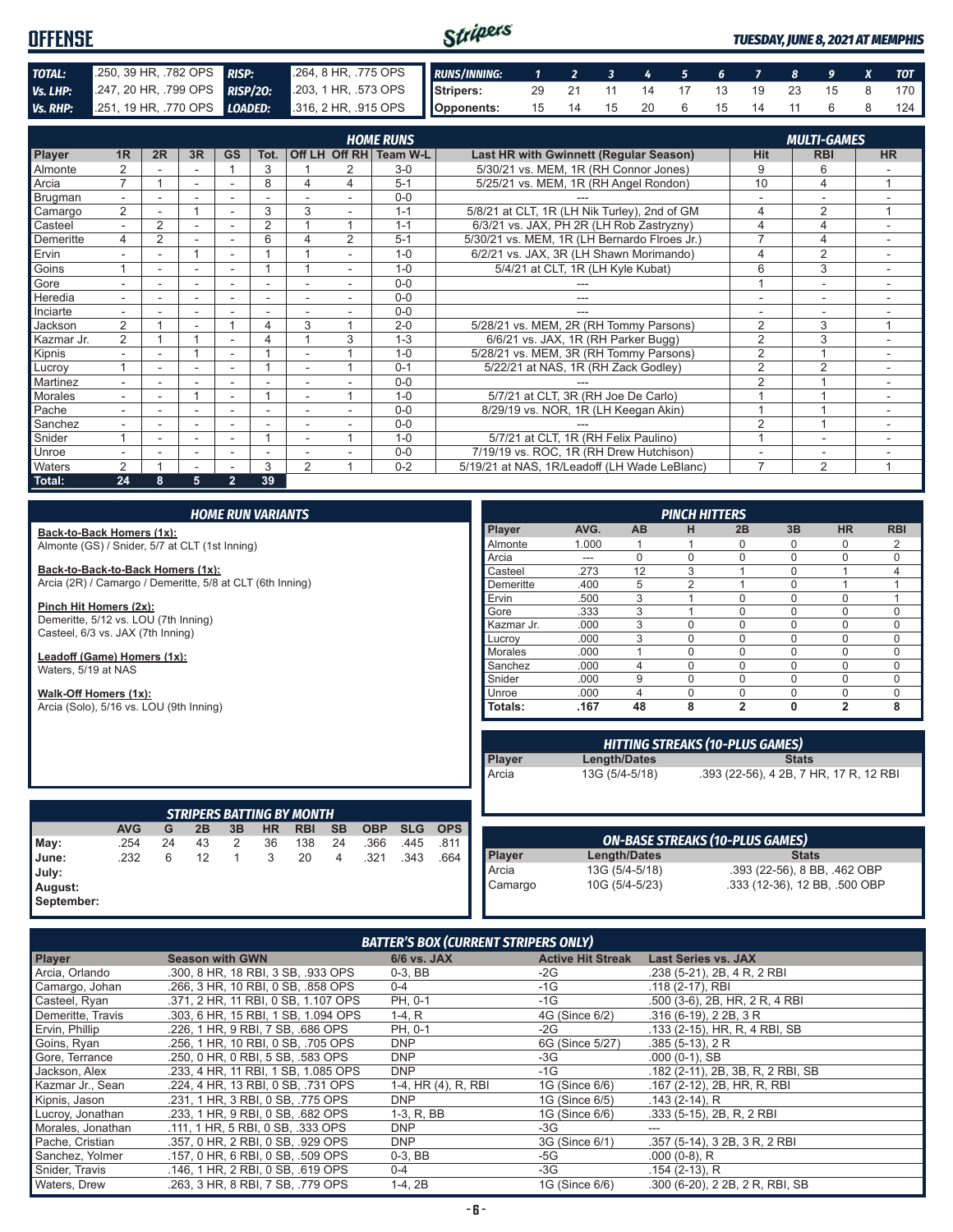# **OFFENSE**

#### **ORLANDO ARCIA - SS - #13**

- **• Leaderboard:** Entering 6/8, leads all of Triple-A in R (28) ... Also ranks among Triple-A East top 10 in TB (2nd, 67), H (T-2nd, 36), XBH (T-3rd, 15), HR (T-4th, 8), and 2B (T-7th, 7).
- **• 2021 with GWN:** Hit safely in each of his first 13G from 5/4-5/18 (.393, 7 HR, 17 R, 12 RBI, 2 SB, 1.301 OPS) ... On 5/9 at CLT, tied GWN's single-game homer record with 3 solo blasts (3-for-4, 4 R, 4 RBI) ... Launched game-winning solo HR (#6) in the 8th on 5/14 vs. LOU ... Blasted walk-off solo HR (#7) in the 9th on 5/16 vs. LOU.
- **• 2021 with MIL:** Was on Milwaukee's Opening Day roster and batted .091 (1-for-11, 1 RBI) in 4G before being traded to Atlanta on 4/6 (sent to Alternate Training Site).
- **• Spring Training:** .191, 4 2B, 4 R, 6 RBI, .517 OPS in 19G with Milwaukee. **• 2020:** Spent 59 games with the Brewers, batting .260 (10 2B, 1 3B, 5 HR, 22 R, 20 RBI, 2 SB) ... Played in 2 Postseason games (.143, 1-for-7, 1 HR, 2 RBI).
- **• Acquired:** Via trade with Milwaukee in exchange for RHP Chad Sobotka and RHP Patrick Weigel (4/6/21) ... Originally signed by Milwaukee as a NDFA (10/22/10).
- **• MLB Career:** .244, 69 2B, 7 3B, 42 HR, 180 RBI, 39 SB in 542G with Milwaukee (2016-21) ... Played in the Postseason from 2018-20 (.295, 4 HR, 6 RBI in 13G).

## **JOHAN CAMARGO - INF - #17**

- **• Leaderboard:** Entering 6/8, ranks among Triple-A East top 10 in R (T-10th, 17).
- **• 2021 with GWN:** Hit safely in each of his first 9G (.364, 2 2B, 3 HR, 13 R, 8 RBI) from 5/4-5/22 ... On 5/8 at CLT, notched his first career multi-homer game (2-for-4, 2 HR, 2 RBI) ... On 6/5 vs. JAX, started a 5-4-3 triple play, Gwinnett's first since 5/28/19 at TOL.
- **• Gwinnett Career:** Batting .327 (20 2B, 1 3B, 12 HR, 50 R, 52 RBI, 1 SB, .929 OPS) in 72G with Gwinnett since 2017.
- **• 2021 with ATL:** In 5 stints with the Braves, batting .000 (0-for-15, 1 R) in 14G.
- **• Spring Training:** .186, 2 2B, 1 HR, 4 R, 3 RBI in 18G with Atlanta.
- **• 2020:** Made Braves' Opening Day roster and batted .200 (8 2B, 4 HR, 16 R, 9 RBI) in 35G ... Added to the NLCS roster in place of injured Adam Duvall prior to Game 2 and played in 4G (.250, 2-for-8, 1 2B, 1 RBI).
- **• Acquired:** NDFA (7/2/10) out of Panama City, Panama.
- **• MLB Career:** .258, 68 2B, 4 3B, 34 HR, 144 RBI, 2 SB in 360G with Atlanta (2017- 21) ... Played in 2018 and 2020 Postseasons (.087, 1 2B, 1 RBI in 8G).

#### **RYAN CASTEEL - 1B/C - #9**

- **• 2021 with GWN:** Had 6 RBI in a 3G span from 5/15-18, including 5/15 vs. LOU (1 for-2, GW 3-run double, 3 RBI) and 5/16 vs. LOU (1-for-3, HR, 2 RBI) ... Notched a pinch-hit 2-run double on 6/2 vs. JAX and pinch-hit 2-run HR (#2) on 6/3 vs. JAX.
- **• Spring Training:** Did not play in Atlanta's MLB camp.
- **• 2020:** Was not on the Braves' 60-man player pool ... Did not play.
- **• 2019:** Played 118G with Double-A Mississippi, batting .263 (21 2B, 2 3B, 21 HR, 73 RBI, .811 OPS) ... Ranked 2nd in the Southern League in homers and RBI, 3rd in slugging (.477) ... Was his 2nd career 20-homer season (hit 22 in 2013).
- **• Acquired:** MiLB FA (3/14/21) ... Originally Colorado's 17th-round pick in 2010 out of Cleveland State Community College (Cleveland, TN).

# **TRAVIS DEMERITTE - OF - #12**

- **• Leaderboard:** Entering 6/8, ranks among Triple-A East top 10 in 2B (T-2nd, 9), SLG (3d, .658), OPS (3rd, 1.093), XBH (T-3rd, 15), BB (T-3rd, 18), OBP (5th, .436), and R (T-7th, 18).
- **• 2021 with GWN:** On 5/4 at CLT, tallied 5 RBI (3-for-6, HR) to set a club Opening Night record ... Homered in 3 straight games (#2-4) from 5/8-5/12, batting .400 (4 for-10, 4 RBI).
- **• Gwinnett Career:** In 122G since 2019, batting .289 (37 2B, 2 3B, 26 HR, 86 R, 88 RBI, 5 SB, .972 OPS) with the Stripers.
- **• Spring Training:** .133, 0 HR, 3 RBI, 1 SB, .467 OPS in 14G with Atlanta ... Outrighted to Gwinnett on 2/21 and signed to a MiLB contract.
- **• 2020:** Hit .172 with 1 2B, 4 RBI in 18G with Detroit ... DFA'd on 2/5/21.
- **• 2019:** Made his Triple-A debut with Gwinnett and was an IL All-Star (.286, 20 HR, 73 RBI, .944 OPS in 96G) ... Has 1 of the 9 20-HR seasons in GWN history ... Traded to Detroit on 7/31, made his MLB debut (.225, 3 HR, 10 RBI in 48G).
- **• Acquired:** Off Waivers from Detroit (2/12/21) ... Originally Texas' 1st-round pick (30th overall) in 2013 out of Winder-Barrow High School (Winder, GA).
- **• MLB Career:** .217, 8 2B, 2 3B, 3 HR, 14 RBI, 3 SB with Detroit (2019-20).

#### **PHILLIP ERVIN - OF - #18**

- **• Leaderboard:** Entering 6/8, ranks among Triple-A East top 10 in SB (T-6th, 7) and BB (T-9th, 16).
- **• 2021 with GWN:** Blasted a decisive 3-run HR (#1) and tallied a season-high 4 RBI on 6/2 vs. JAX (1-for-4, R).
- **• Spring Training:** .276, 0 HR, 2 RBI, 1 SB, .647 OPS in 18G with Atlanta ... DFA'd on 3/28, outrighted to the Alternate Training Site on 4/3.
- **• 2020:** Between Cincinnati and Seattle, hit .149 with 3 2B, 4 RBI, 1 SB in 37G ... DFA'd by the Reds (8/28), Mariners (12/16), and Chicago Cubs (2/20/21).
- **• Acquired:** Off waivers from the Chicago Cubs (2/22/21) ... Originally Cincinnati's 1st-round pick (27th overall) in 2013 out of Samford University (Homewood, AL).
- **• MLB Career:** .247, 26 2B, 8 3B, 17 HR, 68 RBI, 15 SB in 237G with CIN, SEA (2017-20) ... Talled 7 of his 8 career triples in 2019 (ranked 7th in NL).

### **RYAN GOINS - INF - #8**

- **• 2021 with GWN:** Hit Gwinnett's first homer of the season on 5/4 at CLT (opposite field, solo) ... Set season highs for hits (3-for-4) and RBI (3) on 5/12 vs. LOU.
- **• Triple-A Career:** With BUF (2013-16), LHV (2018), CLT (2019), and GWN (2021), batting .276 (83 2B, 6 3B, 21 HR, 165 R, 155 RBI, 14 SB) in 390G ... Was teammates with MGR Matt Tuiasosopo in 2014 with the Bisons.
- **• Spring Training:** .391, 2 2B, 0 HR, 5 RBI, 0 SB, .960 OPS in 16G with Atlanta.
- **• 2020:** Played in 14G with the Chicago White Sox, batting .000 (0-for-9, 4 R) ... Spent most of the year at the Alternate Training Site in Schaumburg, IL.
- **• Acquired:** MiLB FA (2/25/21) ... Originally Toronto's 4th-round pick in 2009 out of Dallas Baptist University (Dallas, TX).
- **• MLB Career:** .228, 71 2B, 12 3B, 22 HR, 158 RBI in 555G with TOR, KC, CWS (2013-20) ... Played for TOR in 2015, 2016 Postseason (.146, 1 HR, 5 RBI in 14G).

#### **TERRANCE GORE - OF - #5**

- **• 2021 with GWN:** Is 5-for-5 in stolen base attempts over 9G with Gwinnett ... Stole 2nd and 3rd base as a pinch runner on 5/18 at NAS.
- **• Spring Training:** Did not play in Atlanta's MLB camp.
- **• 2020:** Logged 2G in his lone season with the Los Angeles Dodgers (0 PA).
- **• Acquired:** MiLB FA (2/18/21) ... Originally Kansas City's 20th-round pick in 2011 out of Gulf Coast Community College (Panama City, FL).
- **• MLB Career:** .224, 2 2B, 1 3B, 0 HR, 1 RBI, 40 SB in 102G with KC, CHC, LAD (2014-20) ... Played in the Postseason with KC (2014-15) and CHC (2018), going 0-for-2 with 3 R, 5 SB ... Won World Series with the Royals in 2015.

### **ALEX JACKSON - C - #56**

- **• MLB Rehab:** Assigned to Gwinnett for rehab by Atlanta on 5/21 ... On the Braves' 10-day injured list since 5/2 (strained left hamstring).
- **• 2021 with GWN: In last 6G, batting .318 (7-for-22, 1 2B, 1 3B, 4 HR, 6 R, 11 RBI, 1.429 OPS)** ... On 5/27 vs. MEM, set career highs in HR (3) and RBI (7) in 4-for-4 effort ... Is one of 4 Gwinnett players with 3-HR game all-time (2nd this season, joining Orlando Arcia).
- **• Gwinnett Career:** Has 35 HR in 129G since 2018 (.223, 93 RBI, .832 OPS) ... Hit a career-high 28 HR over just 85G with the Stripers in 2019.
- **• 2021 with Atlanta:** Made the Braves' Opening Day roster for the first time in his career ... Hit .043 (1-for-23, 2 R) in 10G prior to the injury.
- **• Spring Training:** .194, 2 2B, 2 HR, 8 RBI, .716 OPS in 14G with Atlanta.
- **• 2020:** Spent most of the year at the Alternate Training Site in Gwinnett ... In 5G with Atlanta, batted .286 (2-for-7, 1 2B).
- **• Acquired:** Via trade with Seattle in exchange for RHP Max Povse and RHP Rob Whalen (11/28/16) ... Originally the Mariners' 1st-round pick (6th overall) in 2014 out of Rancho Bernardo High School (San Diego, CA).
- **• MLB Career:** .070, 1 2B, 2 R, 0 RBI in 19G with Atlanta (2019-21).

#### **SEAN KAZMAR JR. - INF - #4**

- **• 2021 with GWN:** On 5/25 vs. MEM, lined a walk-off single in the 9th for a 2-1 win, his first career walk-off RBI with Gwinnett ... Tied Joey Terdoslavich for 3rd on Gwinnett's career home run list (#41) on 6/6 vs. JAX (1-for-4, 1 RBI).
- **• Gwinnett Career:** Batting .267 (633-for-2368, 129 2B, 12 3B, 41 HR, 288 R, 283 RBI, 23 SB) in 687G over 8 seasons ... Leads Gwinnett in career G, AB, H, TB (909), 2B, R, RBI ... Ranks 2nd in career 3B (12) ... Ranks T-3rd in career HR (41).
- **• 600 Club:** His 633 hits are 4th-most in Richmond/Gwinnett history (Larry Whisenton leads with 657 hits) ... Is one of 5 players in RICH/GWN history with 600 hits.
- **• 2021 with ATL:** Contract selected on 4/17, has spent 2 stints with Atlanta (4/17- 4/23, 5/4-5/7), going 0-for-2 ... Pinch hit on 4/17 at the Chicago Cubs, marking his first MLB appearance in 4,589 days since 9/23/08 with San Diego ... The last player with a bigger gap between MLB appearances was Ralph Winegarner (13 years, 14 days between 6/23/36 with CLE and 7/7/49 with STL).
- **• Spring Training:** .409, 3 HR, 9 RBI, 0 SB, 1.415 OPS in 25G with Atlanta.
- **• 2020:** Was an NRI to Braves Spring Training, but not on 60-man player pool.
- **• Acquired:** MiLB FA (12/7/20) ... Originally San Diego's 5th-round pick in 2004 out of the College of Southern Nevada.
- **• MLB Career:** .195, 1 2B, 0 3B, 0 HR, 2 RBI in 22G with San Diego (2008) and Atlanta (2021).

## **JASON KIPNIS - INF - #22**

- **• 2021 with GWN:** Belted a decisive 3-run HR (#1) on 5/28 vs. MEM (2-for-3, 3 RBI). **• Spring Training:** .241, 1 2B, 1 HR, 2 R, 3 RBI in 12G with Atlanta ... Released on
- 3/27, re-signed to MiLB deal on 3/29. **• 2020:** In his lone season with the Chicago Cubs, hit .237 (8 2B, 1 3B, 3 HR, 16 RBI,
- 1 SB) in 44G ... Played in 2G during the Postseason (0-for-3, 1 BB, 1 SO) ... Elected Free Agency on 10/28.
- **• Acquired:** MiLB FA (3/29/21) ... Originally Cleveland's 2nd-round pick in 2009 out of Arizona State University (Tempe, AZ).
- **• MLB Career:** .260, 260 2B, 24 3B, 126 HR, 545 RBI, 136 SB in 1,165G with CLE, CHC (2011-20) ... Was 2-time AL All-Star with the Indians (2013, 2015) ... Hit .192 (3 2B, 1 3B, 4 HR, 9 RBI) in 26G during the Postseason with CLE (2013, 2016-18) and CHC (2020).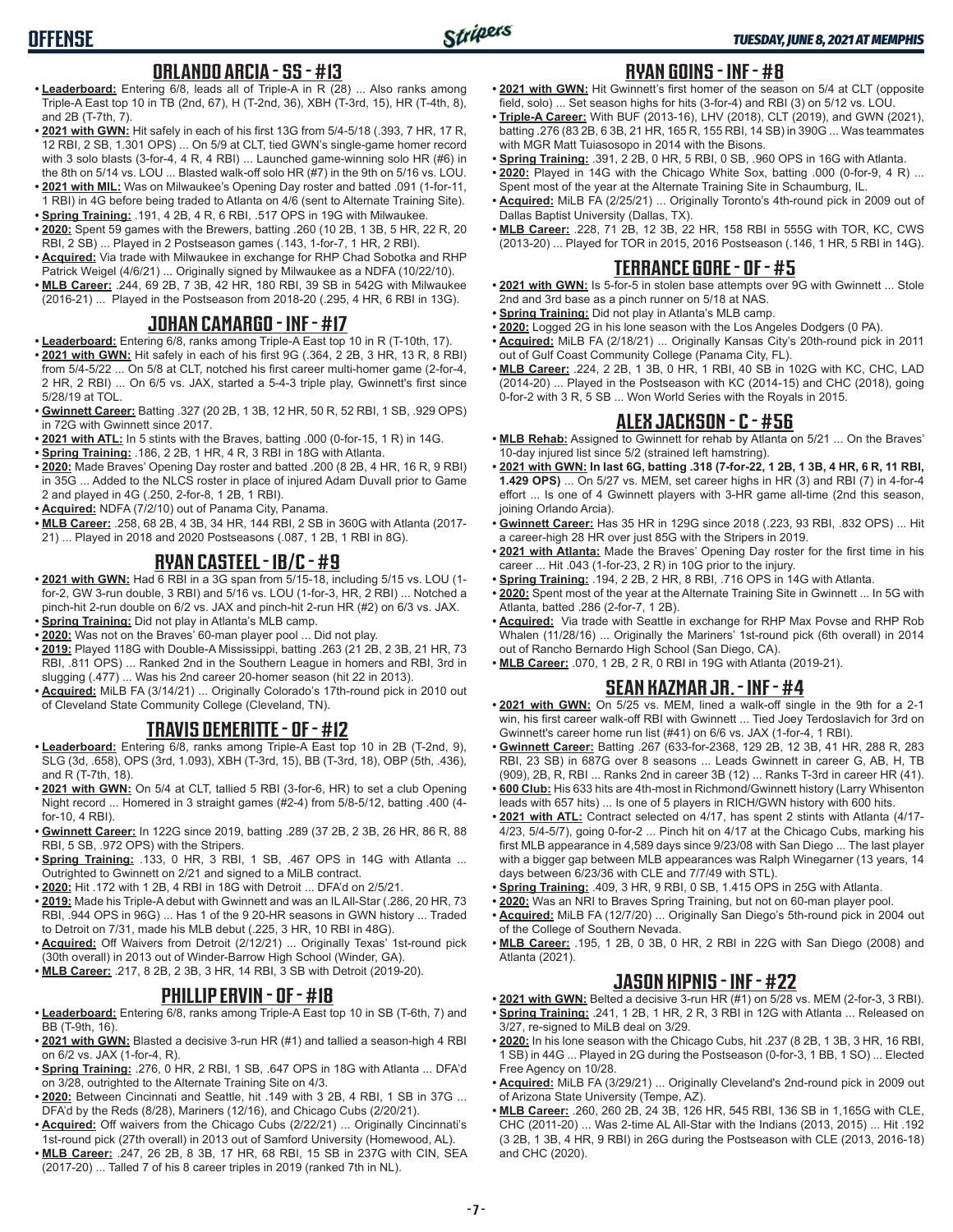# **OFFENSE**

#### **JONATHAN LUCROY - C - #62**

- **• 2021 with GWN:** On 5/26 vs. MEM, went 2-for-4 with a 3-run double and 4 RBI. **• 2021 with WSH:** Signed by Washington on 4/6, played 5G (.357, 5-for-14, 1 2B, 2 RBI) ... DFA'd on 4/12, outrighted and elected free agency on 4/14.
- **Spring Training: .333, 1 2B, 1 R, .867 OPS in 14G with Chicago White Sox ...** Released on 3/30 (had signed a MiLB deal on 2/11).
- **• 2020:** Signed by Boston to a MiLB deal on 2/19 ... Contract selected on 7/17 and played in 1G (7/24 vs. BAL, no AB) ... DFA'd on 7/29, released on 9/15 ... Signed with Philadelphia on 9/15 and joined Alternate Site (no MLB call-up).
- **• Acquired:** MiLB FA (5/17/21) ... Originally Milwaukee's 3rd-round pick in 2007 out of the University of Louisiana-Lafayette.
- **• MLB Career:** .274, 217 2B, 24 3B, 108 HR, 547 RBI, 30 SB in 1,208G with MIL, TEX, COL, OAK, LAA, CHC, BOS, WSH (2010-21) ... 2-time NL All-Star (2014, 2016 with MIL) ... Played in Postseason for MIL (2011), TEX (2016), COL (2017), OAK (2018), batting .235 with 1 HR, 6 RBI in 15G.

### **JONATHAN MORALES - C - #20**

- **• 2021 with GWN:** Tied his single-game career high with 5 RBI on 5/7 at CLT, going 2-for-6 with a 3-run HR (#1) in the 9th.
- **• Spring Training:** .250, 0 HR, 1 RBI, 0 SB, 1.200 OPS in 12G with Atlanta.
- **• 2020:** Spent entire year at Braves Alternate Site in Gwinnett (no MLB debut) ... Played for Caguas of the Puerto Rican Winter League (.394, 3 HR, 9 RBI in 13G), earning PWL Postseason All-Star honors.
- **• 2019:** Hit .240 (13 2B, 2 HR, 27 R, 25 RBI) in 80G between Double-A Mississippi and Gwinnett ... Logged 1 game during the IL Playoffs (0-for-1, BB).
- **• Acquired:** Braves' 25th-round pick in 2015 out of Miami-Dade Community College.

### **CRISTIAN PACHE - OF - #15**

- **• MLB.com Prospect Ranks:** #1 (Braves Top 30), #11 (Top 100).
- **• 2021 with GWN:** Joined Stripers on a rehab assignment from 5/29-6/1, played 1G before being activated and optioned on 6/2 ... On 6/5 vs. JAX, went 3-for-6 with 2 doubles, including game-tying 2-run double in 9th.
- **• 2021 with ATL:** On Atlanta's Opening Day roster for the first time ... Hit .111 (3 2B, 1 HR, 6 R, 4 RBI) in 22G ... Placed on IL twice, on 4/14 and 5/14 ... Was at the Alternate Training Site from 4/24-4/30.
- **• Spring Training:** .184, 2 2B, 1 3B, 4 R, 3 RBI, 2 SB in 17G with Atlanta.
- **• 2020:** Spent most of the year at the Braves Alternate Training Site ... Made his MLB debut on 8/21 vs. Philadelphia (1-for-4) ... Played just 2G during regular season (.250) ... Also made MLB Postseason debut (.182, 1 2B, 1 HR, 4 R, 4 RBI in 12G).
- **• 2019:** Between Mississippi (104G) and Gwinnett (26G), hit .277 (36 2B, 9 3B, 12 HR, 63 R, 61 RBI, 8 SB, .802 OPS) in 130G ... Named a Southern League Postseason All-Star and MLB All-Star Futures Game participant.
- **• Acquired:** NDFA (7/4/15) out of Santo Domingo Centro, D.R.
- **• MLB Career:** .119, 3 2B, 0 3B, 1 HR, 4 RBI, 0 SB in 24G with Atlanta (2020-21).

### **YOLMER SANCHEZ - INF - #2**

- **• 2021 with GWN:** On 5/7 at CLT, went 3-for-5 with 3 runs, 3 RBI and Gwinnett's first triple of the year.
- **• Spring Training:** .190, 0 XBH, 2 RBI, 1 SB, .451 OPS in 15G with Baltimore ... DFA'd on 3/27, released on 3/30.
- **• 2020:** Played 11G with the Chicago White Sox, batting .313 (3 2B, 1 HR, 1 RBI, 1.164 OPS) ... Made his MLB Postseason debut in the ALWCS (1G, no at-bat).
- **• Acquired:** MiLB FA (3/31/21) ... Originally a NDFA with Chi. White Sox (5/29/09). **• MLB Career:** .245, 113 2B, 24 3B, 32 HR, 215 RBI, 30 SB in 657G with the Chicago White Sox (2014-20) ... Won an AL Gold Glove in 2019 (.987 FPCT at 2B).

## **DREW WATERS - OF - #11**

- **• Leaderboard:** Entering 6/8, ranks among Triple-A East top 10 in steals (T-6th, 7). **• MLB.com Prospect Ranks:** #2 (Braves Top 30), #28 (Top 100 Prospects).
- **• 2021 with GWN: Batting .299 (20-for-67, 4 2B, 3 HR, 14 R, 7 RBI, 5 SB, .912 OPS) in last 18G since 5/15** ... On 5/18 at NAS, recorded his first career multi-HR game (3-for-5, 2 HR, 3 RBI) and became the first GWN player to homer from both sides of the plate since Mel Rojas Jr. (7/7/16 at CLT) ... On 5/19 at NAS, fell a triple shy of the cycle in his first 4-hit game at Triple-A (4-for-5, 2B, HR, 2 R, 2 RBI, 2 SB).
- **• Spring Training:** .500, 1 2B, 0 HR, 2 RBI, 1 SB in 4G with Atlanta.
- **• 2020:** Spent entire year at Braves Alternate Site in Gwinnett (no MLB debut).
- **• 2019:** Hit .309 (40 2B, 9 3B, 7 HR, 80 R, 52 RBI, 16 SB) in 134G with Double-A Mississippi and Gwinnett ... Won Southern League Batting Title (.319, best in MIS history) and Most Valuable Player (1st in MIS history) ... Ranked among MiLB top 5 in doubles (T-3rd, 40) and hits (5th, 163).
- **• Acquired:** Braves' 2nd-round pick in 2017 out of Etowah High School (Woodstock, GA) ... Named Gatorade Georgia Baseball Player of the Year in 2017.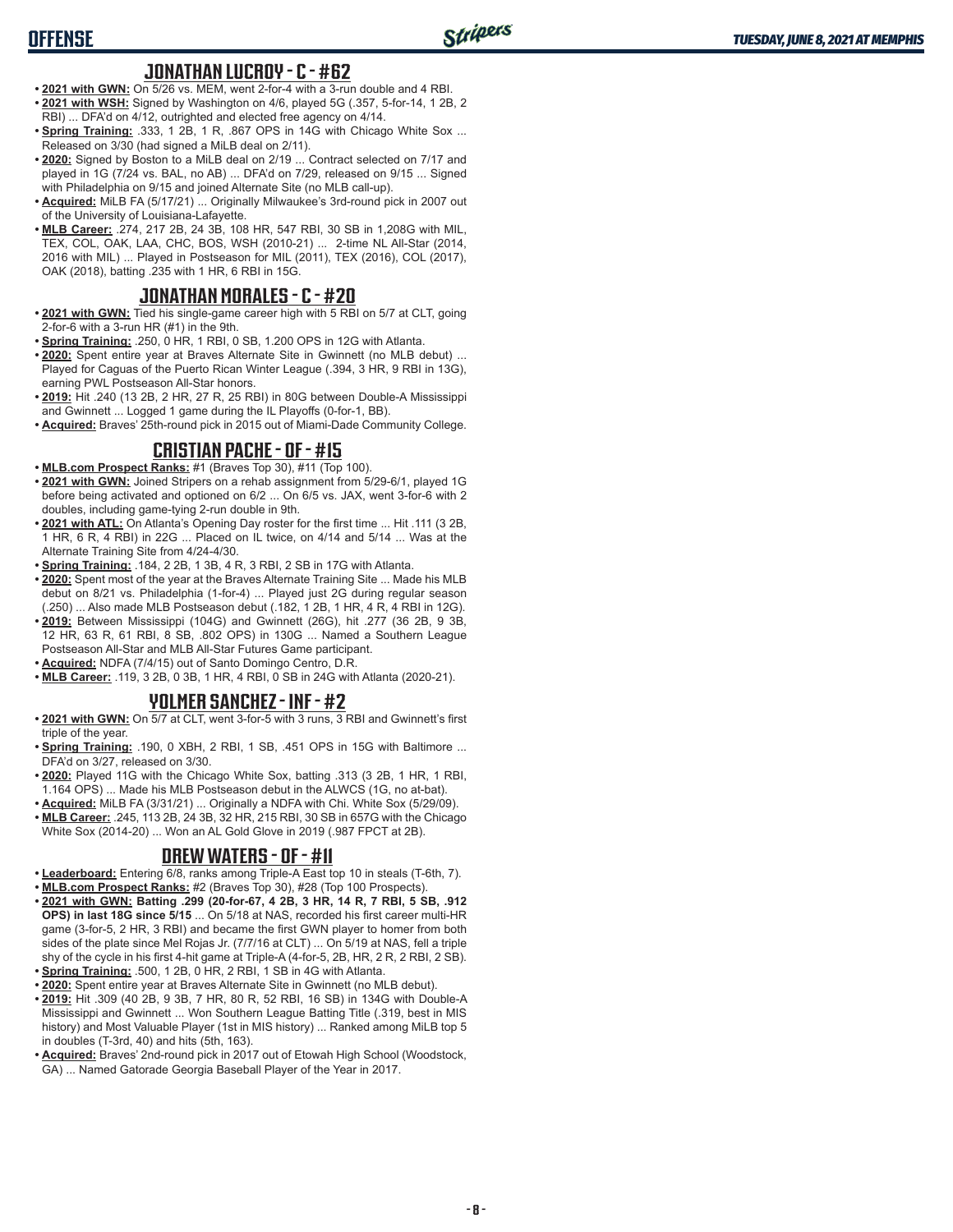# **SEASON SUMMARY**



# **TEAM HIGHS & LOWS**

| <b>OFFENSE:</b>  |  |
|------------------|--|
|                  |  |
|                  |  |
|                  |  |
|                  |  |
|                  |  |
|                  |  |
|                  |  |
|                  |  |
|                  |  |
|                  |  |
|                  |  |
|                  |  |
|                  |  |
|                  |  |
|                  |  |
|                  |  |
|                  |  |
| <b>PITCHING:</b> |  |
|                  |  |
|                  |  |

Most Runs Allowed, Inning....................4 (7x, last: 3rd Inning, 6/5 vs. Jacksonville) Most Runs Allowed, Game .......................................... 9 (4x, last: 5/18 at Nashville) Fewest Runs Allowed, Game .....................................0 (3x, last: 5/30 vs. Memphis) Most Hits Allowed, Game ..........................................................16 (5/5 at Charlotte) Fewest Hits Allowed, Game ........................................ 3 (2x, last: 5/23 at Nashville) Most Home Runs Allowed, Game ...........................3 (3x, last: 6/5 vs. Jacksonville) Most Hit Batsmen, Game ........................................2 (2x, last: 6/5 vs. Jacksonville) Most Wild Pitches, Game ............................................ 3 (3x, last: 5/21 at Nashville)

Most Double Plays Turned, Game .............................3 (2x, last: 5/29 vs. Memphis) Most Triple Plays Turned, Game .......................................... 1 (6/5 vs. Jacksonville) Most Errors, Game ..................................................................3 (5/15 vs. Louisville) Most Stolen Bases Allowed, Game .........................2 (3x, last: 6/6 vs. Jacksonville) Most Caught Stealing, Game ..................................1 (6x, last: 6/3 vs. Jacksonville)

**TEAM MISCELLANEOUS** Largest Margin of Victory........................................ 18 Runs (5/7 at Charlotte, 19-1) Largest Margin of Defeat........................ 5 Runs (2x, last: 6/4 vs. Jacksonville, 0-5) Largest Comeback Win .....................................4 Runs (5/4 at Charlotte, 3-7, 10-9) Largest Blown Lead (Loss) ................................3 Runs (5/18 at Nashville, 3-0, 8-9) Longest Game, Innings .............................................................12 (5/4 at Charlotte) Longest Game, Time ..............................................................4:26 (5/4 at Charlotte) Longest 9.0-Inning Game, Time .............................................3:26 (5/5 at Charlotte) Shortest 9.0-Inning Game, Time ..........................................2:09 (5/22 at Nashville) Largest Home Attendance ................................................ 3,969 (5/29 vs. Memphis) Largest Road Attendance .................................................10,716 (5/22 at Nashville)

# **INDIVIDUAL HIGHS & LOWS**

| <b>HITTING (GAME):</b> |  |
|------------------------|--|
|                        |  |
|                        |  |
|                        |  |
|                        |  |
|                        |  |
|                        |  |
|                        |  |
|                        |  |
|                        |  |
|                        |  |
|                        |  |
|                        |  |
|                        |  |

#### **PITCHING (GAME):**

| Low-Run 9.0 IP CG …………………………………………………………………………………None |
|-------------------------------------------------------|

#### **DEFENSE (GAME):**

#### **STREAKS**

#### **PITCHING (LONGEST IN 2021 ONLY):**

#### **LAST TIME IT HAPPENED (GWINNETT REGULAR-SEASON HISTORY)**

| <b>TEAM OFFENSE:</b>  |  |
|-----------------------|--|
|                       |  |
|                       |  |
|                       |  |
|                       |  |
|                       |  |
|                       |  |
|                       |  |
|                       |  |
|                       |  |
|                       |  |
|                       |  |
|                       |  |
|                       |  |
|                       |  |
|                       |  |
| <b>TEAM PITCHING:</b> |  |
|                       |  |
|                       |  |
|                       |  |
|                       |  |
|                       |  |
|                       |  |
|                       |  |
|                       |  |
|                       |  |
| <b>TEAM DECENCE.</b>  |  |

#### **TEAM DEFENSE:**

| Turn a Triple Play 6/5/21 vs. Jacksonville (Camargo-Kipnis-Snider) |  |
|--------------------------------------------------------------------|--|
|                                                                    |  |

# **TEAM MISCELLANEOUS:**<br>18-Run Margin of Victory....

#### Longest Total Delay............................................................ 0:40 (5/28 vs. Memphis) Long Multi-Game Scoring Drought .........................................18 Innings (5/22-5/25) Long Multi-Game Scoreless Streak .......................... 15 Innings (2x, last: 5/23-5/25)

**DEFENSE:**

#### **INDIVIDUAL OFFENSE:**

|                                                        | Homers, Both Sides of Plate  Drew Waters (5/18/21 at Nashville)            |
|--------------------------------------------------------|----------------------------------------------------------------------------|
|                                                        |                                                                            |
|                                                        |                                                                            |
|                                                        | Back-to-Back-to-Back Homers  Arcia/Camargo/Demeritte (5/8/21 at Charlotte) |
|                                                        |                                                                            |
|                                                        |                                                                            |
|                                                        |                                                                            |
|                                                        |                                                                            |
|                                                        |                                                                            |
|                                                        |                                                                            |
|                                                        |                                                                            |
|                                                        |                                                                            |
|                                                        |                                                                            |
|                                                        |                                                                            |
|                                                        |                                                                            |
| <b>INDIVIDUAL PITCHING:</b><br>9 0-Inning Perfect Game | Never                                                                      |
|                                                        |                                                                            |

| 9.0-Inning No-Hitter (Solo)Todd Redmond (5/28/10 at Louisville)                 |  |
|---------------------------------------------------------------------------------|--|
| 9.0-Inning No-Hitter (Comb.)  Wooten/Marksberry/Ramirez (6/30/16 at Louisville) |  |
|                                                                                 |  |
|                                                                                 |  |
| 21 Consecutive Saves Converted Jairo Asencio (9/6/09-8/8/11)                    |  |
| 25.0-Inning Scoreless Streak Stephen Marek, 25.1 IP (6/6/10-8/2/10)             |  |